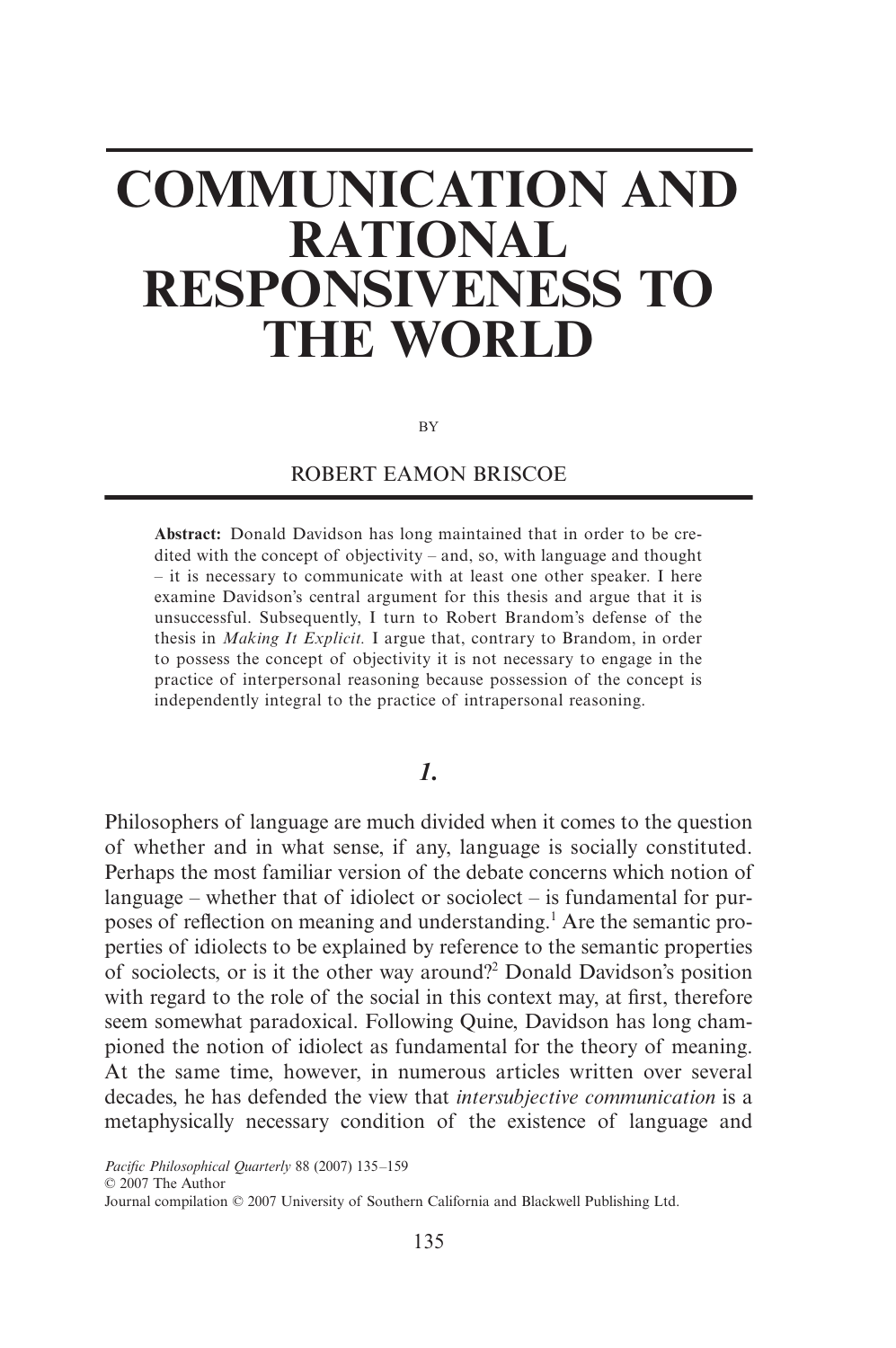thought.3 The appearance of paradox is dispelled by Davidson's wellknown denial that the notion of sociolect plays any role when it comes to explaining the phenomenon of successful communication between speakers.<sup>4</sup> For Davidson, successful communication is to be explained by mutual awareness of meaning in the context of utterance, not by mutual awareness of meaning in a common language. "There seems to me to be no reason, in theory at least," he writes, "why speakers who understand each other ever need to speak, or to have spoken, as anyone else speaks, much less as each other speaks" (1994/2005, p. 115).<sup>5</sup> Language and thought are social, on Davidson's view, not because they require the existence of intersubjectively recognized linguistic conventions or norms,<sup>6</sup> but rather because they metaphysically depend on linguistic interaction between speakers for their existence. In what follows, I shall refer to this view as the *communication thesis.*

Davidson starts from the idea that language and thought have an objective, representational character, i.e., from the idea that there is a potential contrast between what is said and what is so, between how things are taken to be in judgment and how things really are. This idea is sometimes made out in terms of the 'transparency' of belief from the first-person perspective. "It will be common knowledge," Richard Moran writes,

 . . . among anyone with the concept of belief, that although one believes something *as* true, the fact believed and the fact *of* one's belief are two different matters. From within the firstperson perspective I acknowledge the two questions as distinct in virtue of acknowledging that what my beliefs are directed upon is an independent world, and they may therefore fail to conform to it. (Moran, 2001, pp. 61–62)

On this view, the (second-order) concepts of objective truth, error, and belief, form what Christopher Peacocke calls a 'local holism': to possess any one of the concepts in the trio is perforce to possess all three. The conceptual skills that enable us to make sense of other agents through attribution of mental states that stand in reason-giving relations to their actions are, at the same time, skills that enable us to think of ourselves as each having a certain subjective perspective on an objective, independent world.

While perhaps this much is widely accepted among philosophers of mind, the conclusion of Davidson's central argument for the communication thesis depends on two more controversial premises:

- 1) A creature that does not possess the concept of objectivity cannot be credited with either language or thought.
- 2) In order to possess the concept of objectivity it is necessary for a creature to be in linguistic communication with at least one other creature.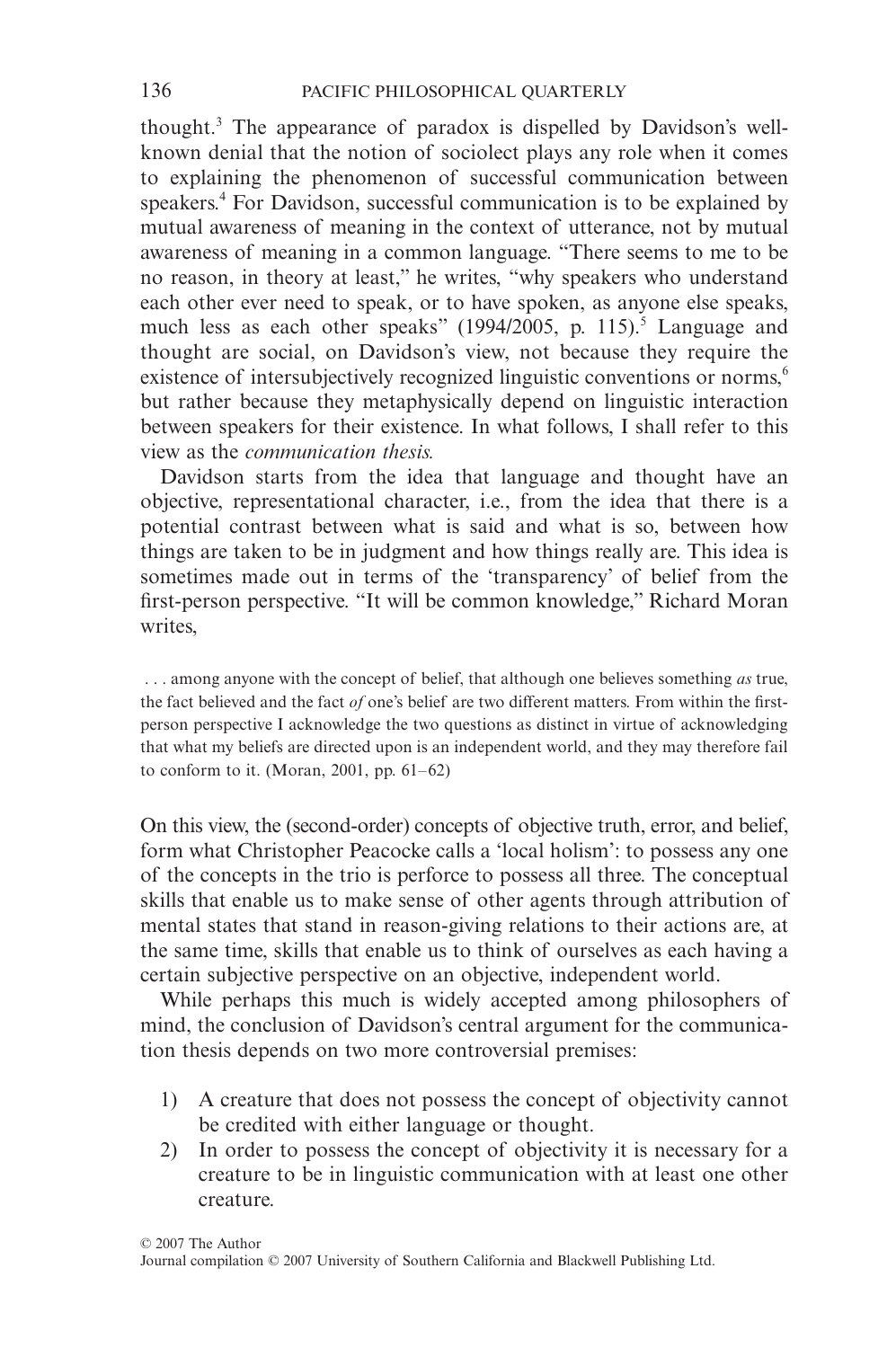Combining (1) and (2), it follows that linguistic communication is a necessary condition of the possibility of language and thought. (It also follows that *having language* and *having thought* are 'anatomic' properties of persons (Fodor and Lepore, 1992). A property *F* is anatomic, if whenever it is the case that an object  $x$  has  $F$ , then, necessarily, there exists some different object  $y$  that also has  $F$ . Examples of anatomic properties include *being a co-author*, *being married*, and *being in tune*. For Davidson, if one person has language and thought, then, necessarily, there is at least one other person who also has language and thought.) It is in this sense, one that notably makes no appeal to the notion of sociolect, that language and thought are social in a philosophically profound sense for Davidson.

Davidson is not the only prominent philosopher of language to defend such a view. In Chapter 8 of *Making It Explicit*, Robert Brandom puts forward a much-elaborated version of Davidson's argument for the communication thesis.<sup>7</sup> "Only communities, not individuals," on Brandom's construal of its conclusion, "have original intentionality" (1994, p. 61). (So expressed, the communication thesis is given an obvious Hegelian flavor.) Perhaps to a greater extent than the other two main architectonic ideas in *Making It Explicit* – the idea that meaning is 'normative' and the idea that meaning is inferential role – the communication thesis is burdened with the task of supporting the unique social-deontological approach Brandom takes towards language in the book. "The *via media* pursued here," he writes in the preface, "eschews intentional or semantic specifications of behavior but permits normative and therefore social specifications of what is in fact linguistic behavior" (1994, p. xv). Although I think that the very idea of such a deontological *via media* is extremely problematic,<sup>8</sup> the present point is that it is only issue of a promissory note at the beginning of *Making It Explicit* to defend the communication thesis in Chapter 8 that gives provisional license to pursuit of that middle path in preceding chapters. There is thus much riding on the cogency of the argument presented in Chapter 8, for without the buttress provided by the communication thesis it is not clear how much of the broad project undertaken in *Making It Explicit* is otherwise adequately motivated.

The communication thesis is perhaps one of the better-known versions of the view that language and thought are social in a philosophically profound sense. In this paper, I focus on the crucial second premise in the Davidson-Brandom argument for the thesis, namely, that, in order to possess the concept of objectivity, it is necessary for a creature to be in linguistic communication with at least one other creature. I first explain how Davidson's deployment of the communication thesis can be viewed as a response to a problem about the possibility of empirical content that arises when an idea central to what McDowell (1994) calls 'minimal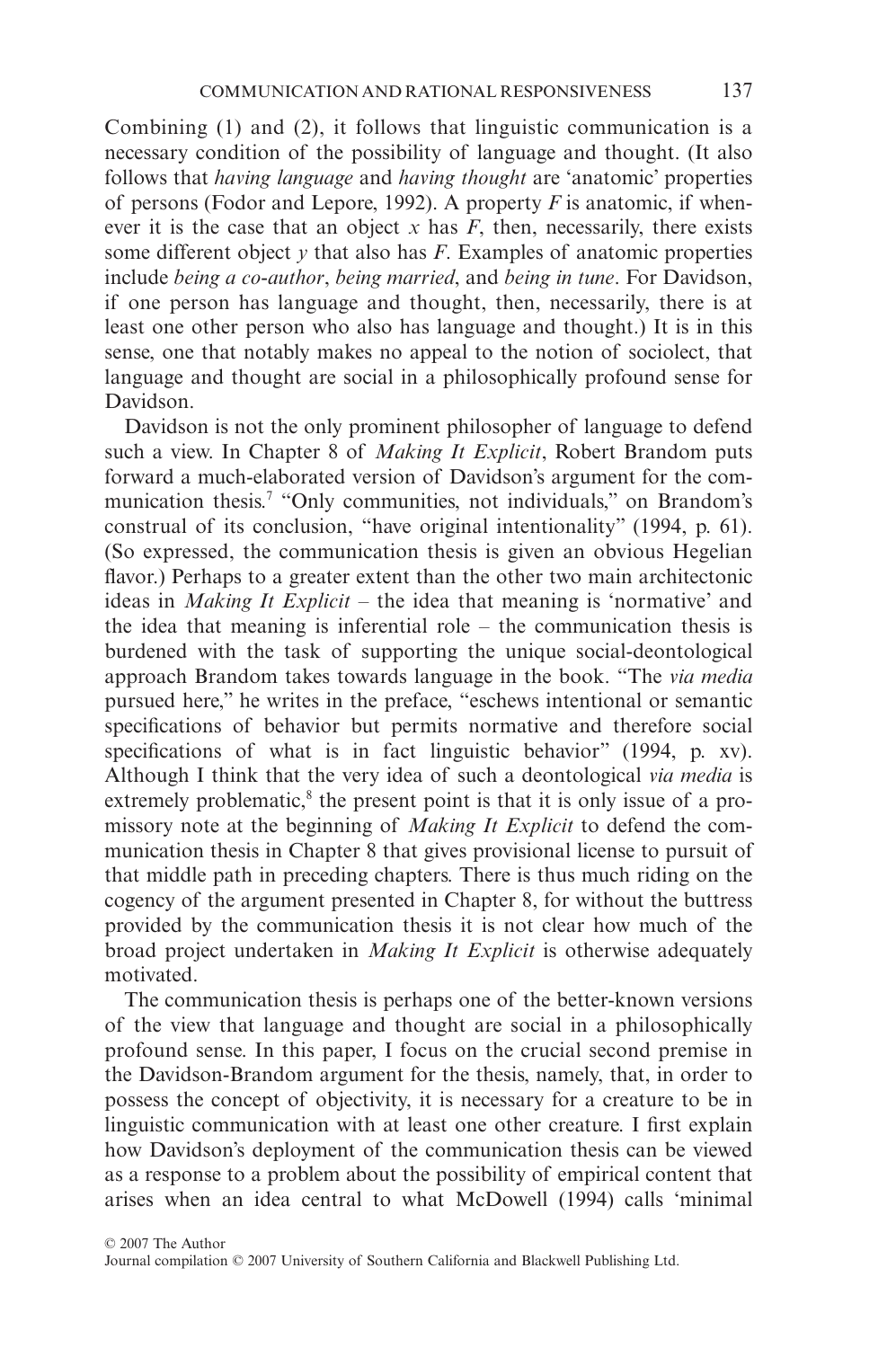empiricism' is rejected. I then argue that there are two serious problems with Davidson's defense of the communication thesis, the latter of which shows that there can be no cogent repudiation of minimal empiricism. Subsequently, I turn to Robert Brandom's defense of the communication thesis in *Making It Explicit.* According to Brandom:

. . . it is precisely the objectivity of conceptual norms, when properly understood, that leads to the requirement that the practices in which such norms are implicit be *social* practices. The objective representational dimension of conceptual content . . . turns out to depend on the *social* articulation of the inferential practice of giving and asking for reasons. (1994, p. 54)

I argue, however, that grasping the distinction between appearance and reality, between what is *taken* to be the case and what *is* the case, is integral to the first-person stance of the rational agent and, so, already part of being in a position to play the Sellarsian game of giving and asking for reasons. In order to have the concept of objectivity, is not necessary, contrary to Brandom, to engage in the practice of interpersonal reasoning because having the concept is already and independently integral to the practice of *intra*personal reasoning.

*2.*

Before proceeding, it is necessary to make a couple of preliminary remarks. First, it is important to be clear that neither premise (1) nor (2) in the argument for the communication thesis is intended as a *psychological* claim about human cognitive ontogeny. Premise (2), for example, is not intended as the claim that acquisition of the concept of objectivity (and its cognates) is psychologically enabled by the ability to communicate with others. Rather, it is intended as an *a priori* constitutive claim, a claim about *what it is* to have the concept of objectivity. Indeed, it cannot be intended as a psychological claim if what is at issue is a supposed metaphysically necessary condition of the existence of language and thought – a 'transcendental' condition of their possibility as it were.<sup>9</sup>

Second, the communication thesis neither implies nor is implied by social externalism (or 'social anti-individualism,' as it is sometimes called). Social externalists adhere to the view that in certain circumstances – namely, those assumed to obtain in Tyler Burge's well-known thoughtexperiments – the meanings of words in a speaker's idiolect and the conceptual contents of her thoughts partly depend for their individuation on facts about her social environment. The thesis does not imply social externalism because it is compatible with the Quinean idea that, in the context of interpretation, facts about the meanings of a speaker's words depend solely on public facts about the use she as an individual makes of them.<sup>10</sup>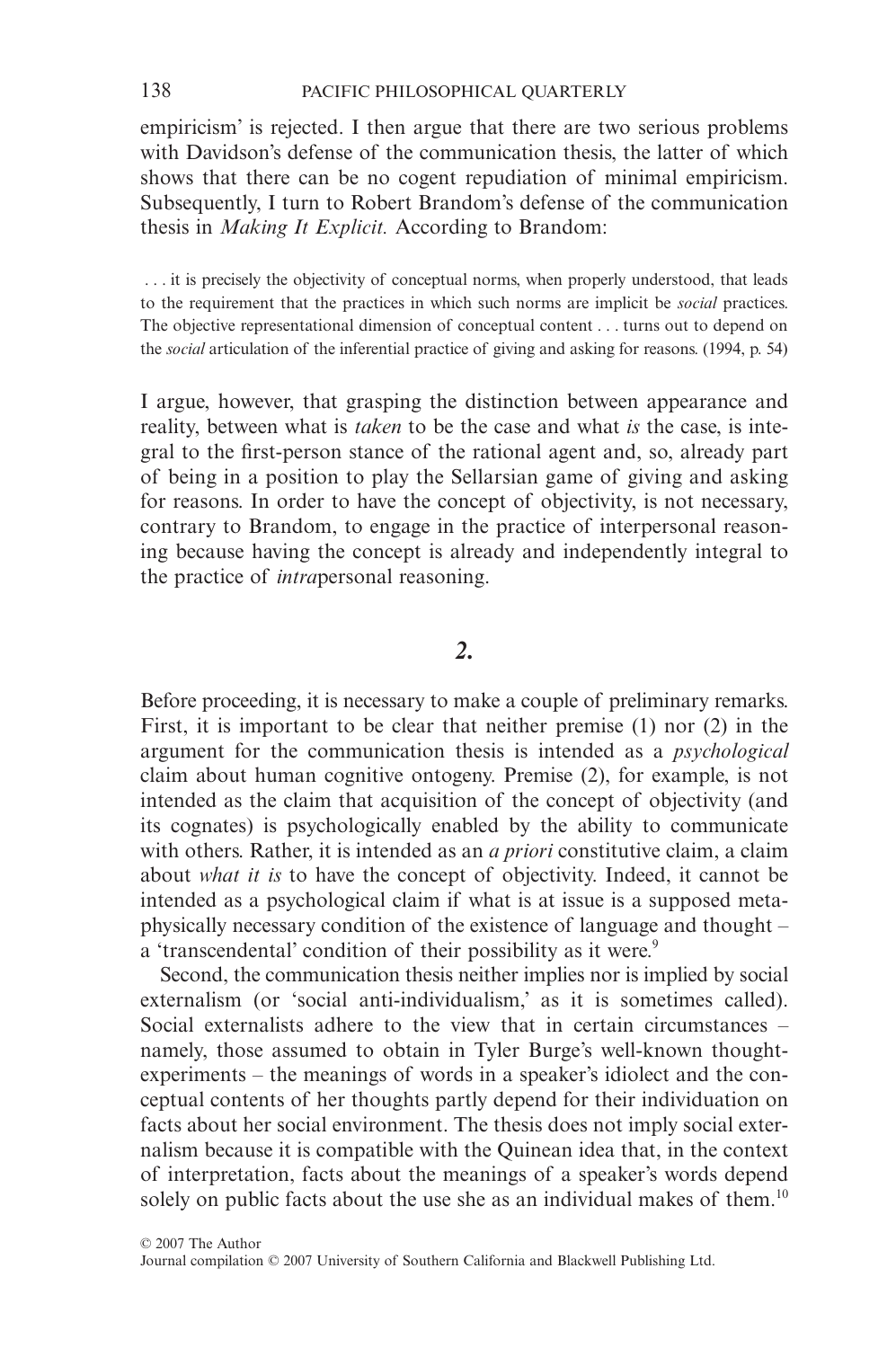(For discussion, see Bilgrami, 1992, chap. 3.) Moving in the other direction, the thesis is not implied by social externalism because social externalism does not entail that interpersonal linguistic interaction is metaphysically necessary for having either language or thought. Social externalism is a thesis about the individuation or correct explication of certain representational contents. Unlike the communication thesis, it makes no *a priori* claims about the general conditions of the possibility of representational content.11 It does not claim, in particular, that "speaking a language requires that there be an interpreter" (Davidson, 1992/2001a, p. 114). It is thus potentially misleading when Davidson broadly characterizes social externalism as maintaining that "the contents of our thoughts depend, in one way or another, on interaction with other thinkers" (2001b, p. 2). Such characterization covers over fundamental differences between the two views.

As Bjørn Ramberg observes, the view to which Davidson adheres "makes the presence of thought contingent not on the presence of in-principle interpretable patterns of events, but on actual interpretation" (2001, p. 228). The third point is that it is important to distinguish this view, i.e. the communication thesis, from Daniel Dennett's influential and well-known view that a creature is an intentional system just in case its behavior can be usefully explained and predicted by attributing (appropriately related) beliefs and desires to it, i.e., by taking up the "intentional stance" towards it. This latter view is significantly weaker because, according to Dennett, the patterns of behavior identified from the intentional stance are *real* patterns, "really, objectively there to be noticed or overlooked" (1987, p. 37).<sup>12</sup> The relevant patterns are not, contrary to Brandom's "phenomenalist" assimilation of Dennett's view in *Making It Explicit* (pp. 55–62), merely in the eye of the beholder; they are not dependent for their existence on their actually being detected by someone. (William Child, for purposes of distinguishing the stronger view, refers to it as 'constitutive interpretationism' (1994, p. 47). Dennett has stated in conversation that he rejects constitutive interpretationism.) The difference between Dennett, on the one hand, and Davidson and Brandom, on the other, broadly speaking, then, is the difference between saying that a creature has intentional states only if it is interpret*able* as having them and saying that a creature has intentional states only if it is actually interpret*ed* as having them.13

## *3.*

In the phenomenon known as "joint attention" (or "joint awareness") two individuals attend to the same thing at the same time and, crucially, *both* are aware that *both* are aware of this fact. Joint attention and the kind of ostensive learning it enables are fundamental to the process of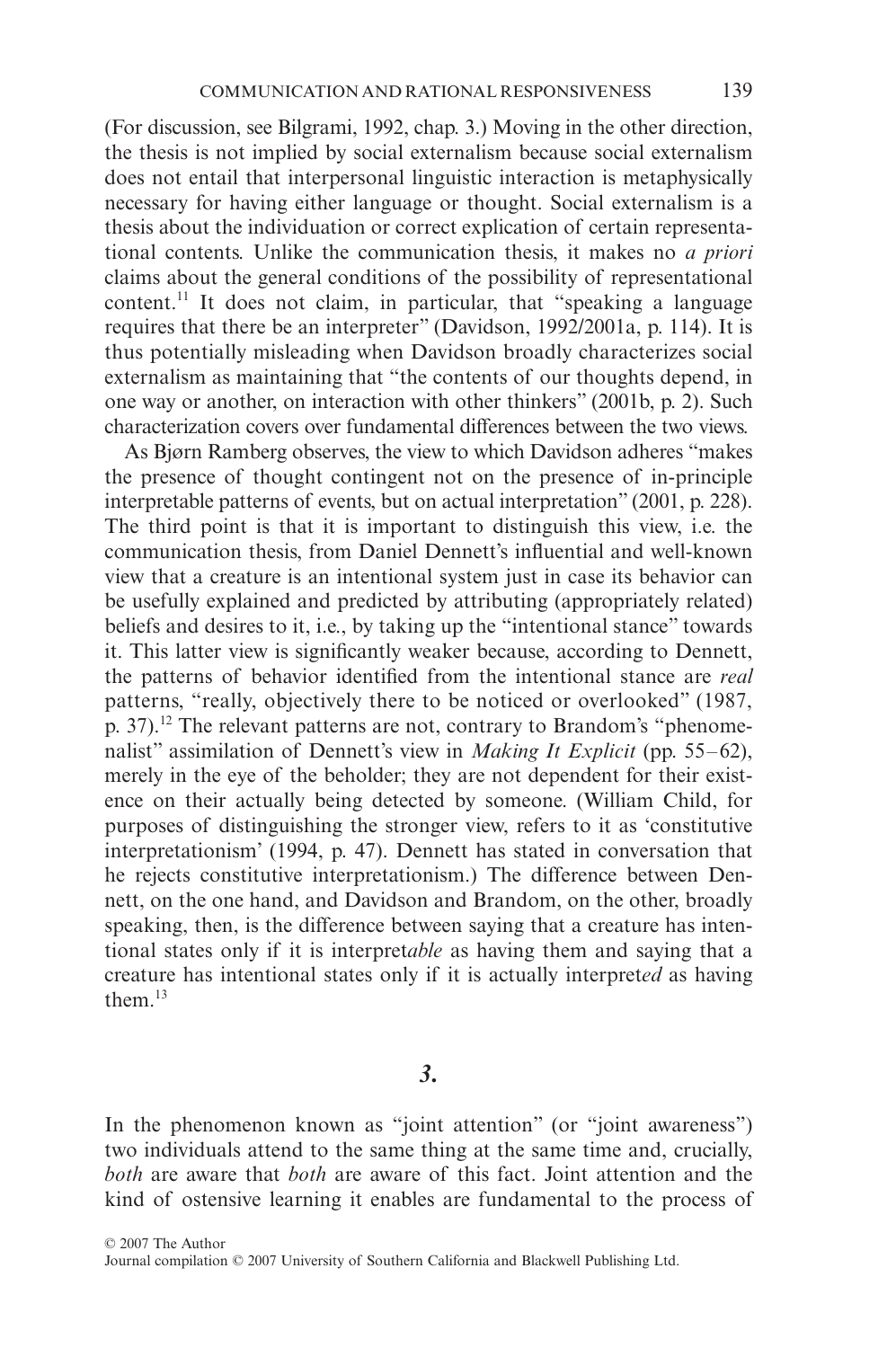acquiring a first language (Tomasello, 1999, 2003). It is the triangle of child, adult, and jointly attended circumstance that makes incipient forms of intersubjective understanding possible. Michael Tomasello writes:

 . . . at around nine to twelve months of age a new set of behaviours begins to emerge that . . . are triadic in the sense that they involve a coordination of their interactions with objects and people, resulting in a referential triangle of child, adult, and the object or event to which they share attention. Most often the term *joint attention* has been used to characterize this whole complex of social skills and interactions . . . Most prototypically, it is at this age that infants for the first time begin to flexibly and reliably look where adults are looking (gaze following), to engage with them in relatively extended bouts of social interaction mediated by an object (joint engagement), to use adults as social reference points (social referencing), and to act on objects in the way adults are acting on them (imitative learning). (1999, p. 62)

Joint attention, however, is also fundamental to full-blown communication by means of language. Successful communication between mature speakers typically involves not only joint awareness of the world, in particular, the perceptible context in which communication takes place, but also joint awareness of the *meaning* of communicative partners' utterances (Campbell, 2002, chap. 8; Peacocke, 2005). It is this sort of mature, triangular communicative situation that is of primary interest to Davidson. I shall follow him, below, in referring to the joint attention situation in which two competent speakers communicate with one another by knowingly correlating their respective linguistic responses to a certain perceptible state of affairs as *triangulation*.

Now there is nothing contentious about the claim that what one might call 'proto-triangulation' is psychologically necessary when it comes to firstlanguage acquisition. (Unlike Davidson's triangulation, proto-triangulation would not require that *both* individuals already have full-blown language and so could potentially explain how one of them could be brought to have it.) Indeed, from a psychological standpoint, it is not clear how else the trick could be pulled off. For precisely this reason, much empirical research has been done on how children learn language from adults in 'joint attention triangles.' (For reviews, see Malle *et al.*, 2001 and Eilan *et al*., 2005.) Davidson, however, makes a far more radical claim than that some form of proto- or incipient triangulation is psychologically necessary for first-language acquisition. The kind of intersubjective, communicative interaction that is involved in mature triangulation, he maintains, is an *a priori*, metaphysically necessary condition of the possibility of the existence of language and thought. In "The Emergence of Thought," he writes:

. . . the triangle . . . is essential to the existence . . . of thought. For without the triangle, there are two aspects of thought for which we cannot account. These two aspects are: the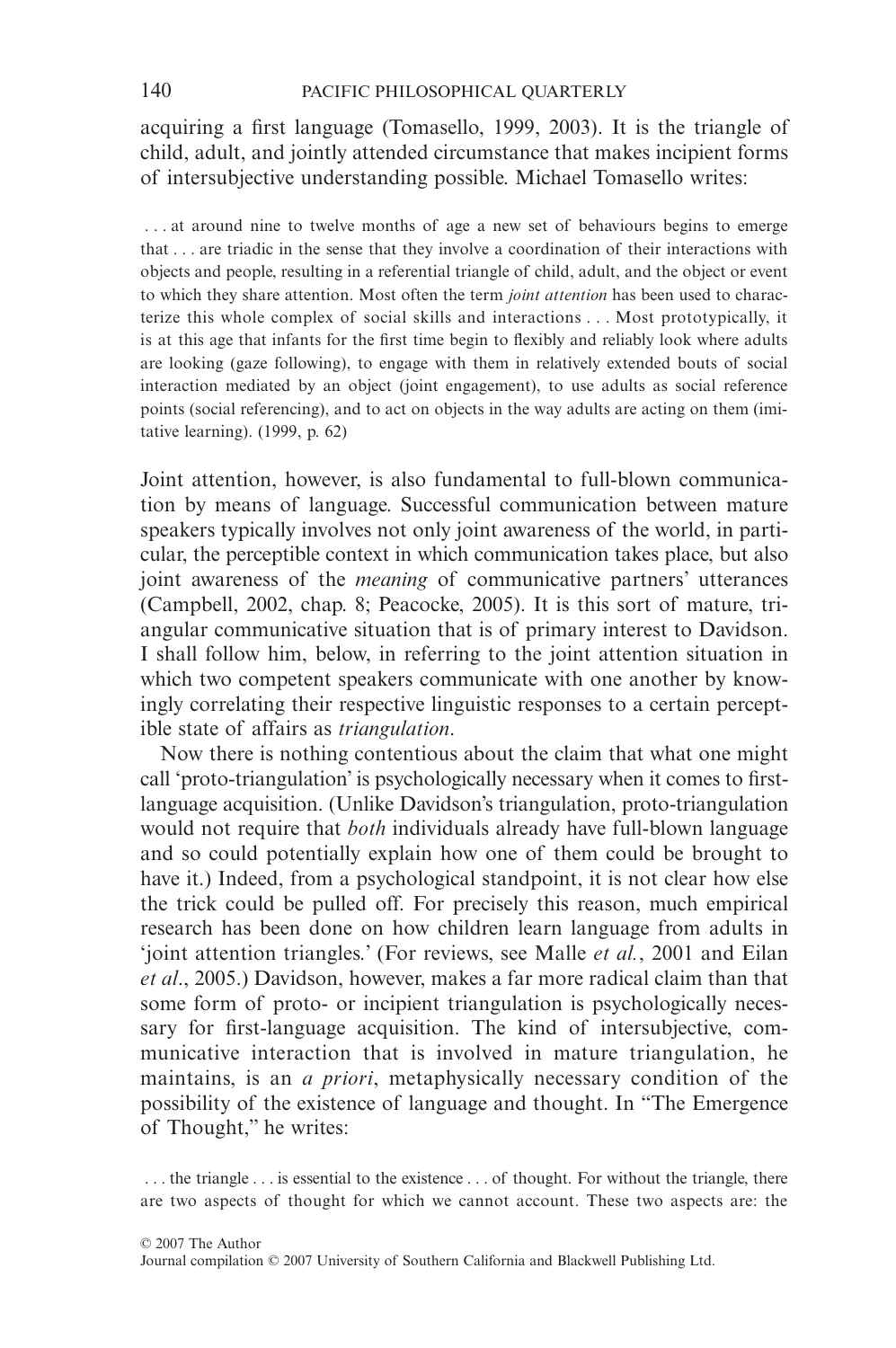objectivity of thought, and the empirical contents of thoughts about the external world. (Davidson, 1997/2001a, p. 129)

For Davidson, triangulation accounts for both aspects at the same time. The successful correlation of linguistic responses it enables accounts for their empirical content, while the possibility of failure of correlation of linguistic responses accounts for, or rather makes 'conceptual space' for, application of the concept of objectivity. But why does Davidson think that triangulation plays any such enabling role? What problem about accounting for the two aspects of thought mentioned in the passage motivates Davidson's appeal to triangulation?

*4.*

The problem in Davidson's writings of accounting for the two aspects of thought – its objectivity and its empirical contentfulness – can be viewed as a consequence of his rejection of what John McDowell (1994) calls 'minimal empiricism.' Minimal empiricism combines two main ideas: The first idea is that the empirical contentfulness of language and thought requires for its intelligibility that perceptual belief be conceived as *rationally responsible* to the perceptible facts. Perceptual beliefs must be conceived as answerable to the world for their truth if it is to be intelligible how they and the non-perceptual beliefs they justify can be bearers of empirical content.<sup>14</sup>

The second idea is that perceptual belief requires for its intelligibility that an individual be conceived as *rationally responsive* to the perceptible facts to which her perceptual beliefs are rationally responsible.<sup>15</sup> (For substantial articulation and defense of this view, see Brewer, 1999.) According to minimal empiricism, the fact that an individual's perceptual belief, say, that the leaves on a certain maple tree are red, has a certain empirical content is to be connected with her abilities perceptually to assess the rational credentials of that belief in view of what is perceptibly the case. In this example, it is to be connected with her ability to *perceive* whether or not the leaves are red. The second idea thus qualifies the first idea by tethering rational responsibility – i.e., *answerability* to the facts – to rational responsiveness – i.e., the ability to *answer* in view of the facts.

McDowell puts the two ideas together as follows:

 . . . thinking that aims at judgment, or at the fixation of belief, is answerable to the world for whether or not it is correctly executed. And now a small step away from that abstract formulation takes us to a minimal, and one might think indisputable, empiricism: in the sorts of case that must come first for reflection on the very idea of directedness at the world, the world's verdict, to which thinking must be answerable if it is to be thinking at all, is delivered by way of a pronouncement from . . . 'the tribunal of experience'. (1996, pp. 231–32)

<sup>© 2007</sup> The Author

Journal compilation © 2007 University of Southern California and Blackwell Publishing Ltd.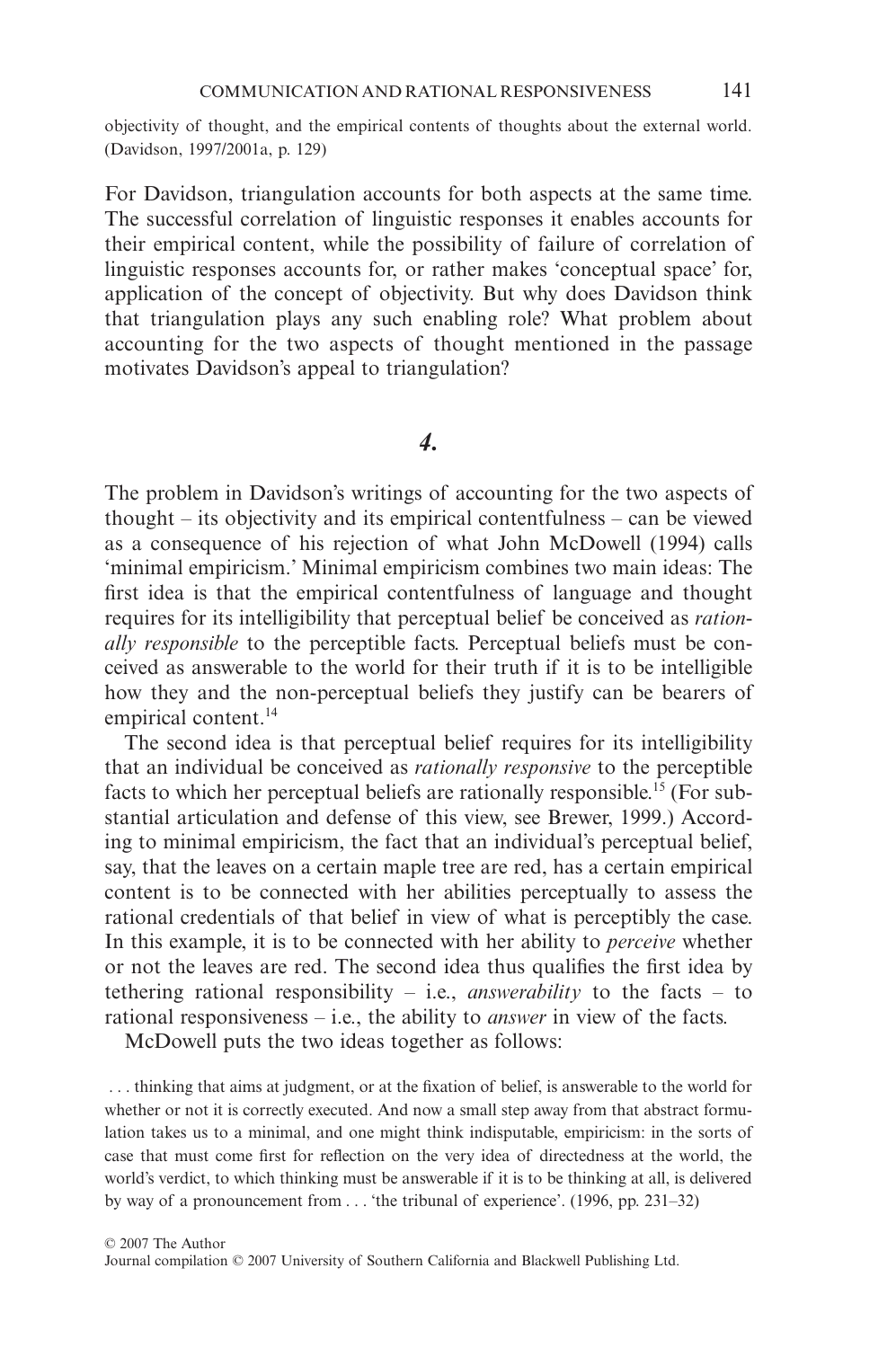The passage combines the first idea with the second in binding the notion of empirical contentfulness to the notion of perceptual experience as providing a 'tribunal' for empirical thinking and, thereby, to the notion of rational responsiveness. For McDowell, perceptual experience is a mode of rational responsiveness to the facts to which one's perceptual beliefs are rationally responsible. Minimal empiricism, in coupling the two ideas, denies that there can be such a thing as rational responsibility without rational responsiveness.<sup>16</sup>

Davidson rejects the second idea comprised by minimal empiricism. He denies that perception can intelligibly serve as a court of appeals for empirical belief, that, as McDowell puts it, "When we trace the ground for an empirical judgement, the last step takes us to experiences" (1994, p. 10). The problem, according to Davidson, is that the relation in which perception stands to belief is not logical or justificatory, "since sensations are not beliefs or other propositional attitudes" (1983/2001a, p. 143). Rather, the relation is *causal*: "Sensations cause some beliefs and in *this* sense are the basis or ground of those beliefs. But a causal explanation of a belief does not show how or why the belief is justified" (ibid.). However, if its perceptual ancestry does not provide the justification of a belief, then what does? Without an answer to this question, we lose our purchase on the idea of belief as a mental state whose content depends on the particular way it is rationally responsible to the world for its truth.<sup>17</sup>

The problem with looking to perception for justification, as Davidson sees it, comes out very clearly in the following passage from "Empirical Content":

It should be obvious that no appeal to perception can clear up the question [of ] what constitutes a person's ultimate source of evidence. For if we take perception to consist in a sensation caused by an event in the world (or in the body of the perceiver), the fact of causality cannot be given apart from the sensation, and the sensation cannot serve as evidence unless it causes a belief. But how does one know that the belief was caused by a sensation? Only further beliefs can help.

There is, then, good reason to conclude that there is no clear meaning to the idea of comparing our beliefs with reality or confronting our hypotheses with observations. (1982/ 2001a, p. 164)

But, if there is no clear meaning to the idea of perceptually comparing our beliefs with reality or confronting hypotheses with observations – as required by minimal empiricism – then it is not obvious how there can be clear meaning to the idea that empirical language and thought are rationally responsible to how things are in the world. How can there be rational responsibility and, so, empirical contentfulness, without rational responsiveness? As McDowell expresses the worry here, "What we wanted to conceive as exercises of concepts threaten to degenerate into moves in a self-contained game" (1994, p. 5).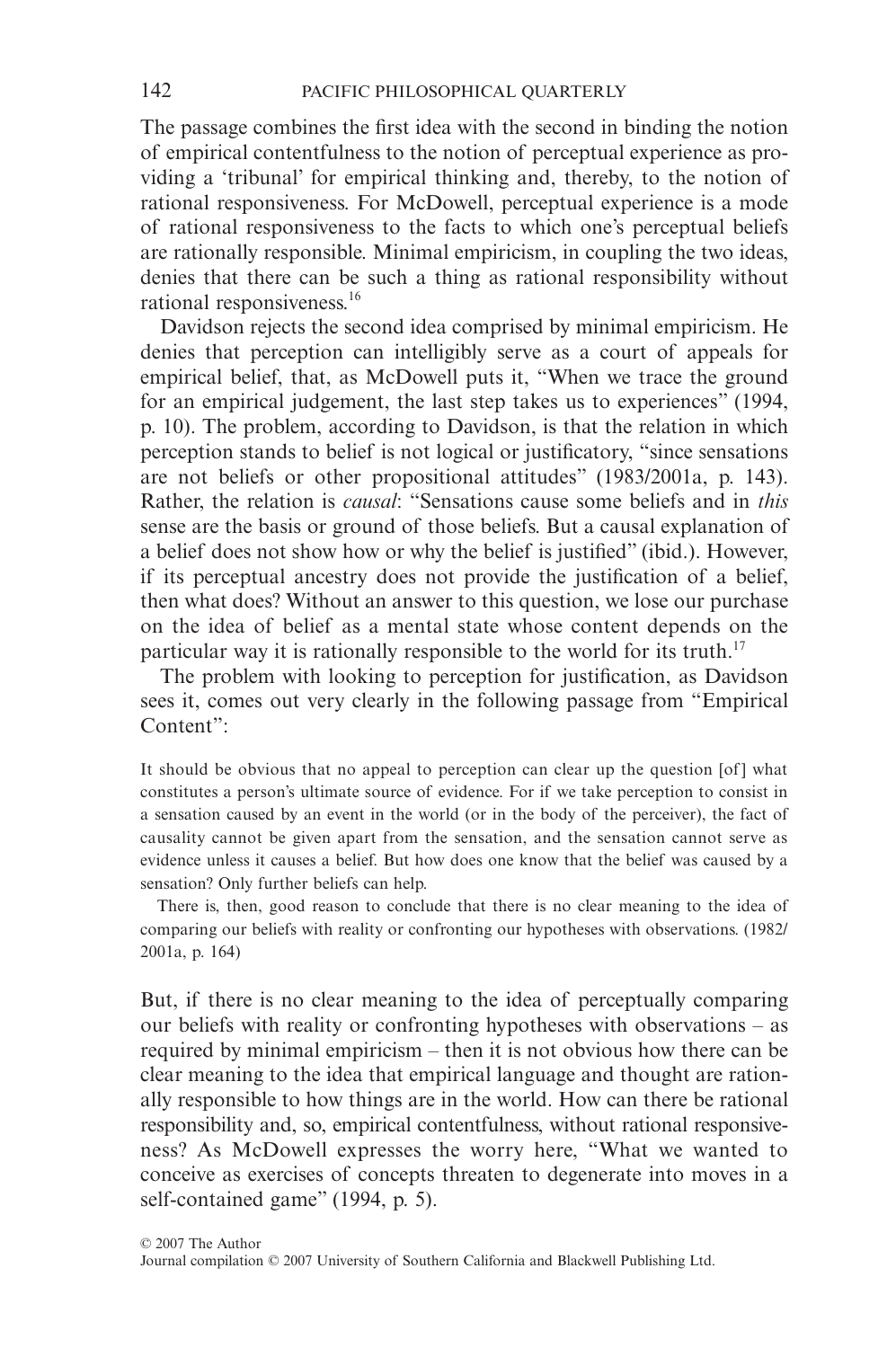#### *5.*

Davidson's theory of triangulation is intended to assuage precisely this worry. It is intended as an answer to the question: How can there be rational responsibility and, so, empirical contentfulness, without rational responsiveness? His answer starts with the idea that while the cause of a response (a putative belief or utterance), does not justify the response, it does, at least in the epistemically most basic cases, fix its empirical content. But *how* given Davidson's repudiation of the second idea comprised by minimal empiricism is it determined what in the world is the cause of a response? If, from the first-person point of view, "the fact of causality cannot be given apart from the sensation, and the sensation cannot serve as evidence unless it causes a belief," then how is it possible to key a response to an event or type of event in the world?

It is Davidson's suggestion that no solution to the problem is forthcoming if we focus on the causal relation between the responses of a *single* creature and the stimuli that cause them. In "Conditions of Thought," he writes:

If we consider a single creature by itself, its responses, no matter how complex, cannot show that it is reacting to, or thinking about, events at a certain distance away rather than, say, on its skin.

The problem is not, I should stress, one of verifying what objects or events a creature is responding to; the problem is that without a second creature interacting with the first, there can be no answer to the question. And if there can be no answer to the question what a creature, means, wants, believes or intends, it makes no sense to hold that the creature has thoughts. (Davidson, 1989, p. 198)<sup>18</sup>

It seems clear that the problem Davidson adumbrates here is a version of the so-called "distality problem" faced by causal theories of meaning and mental content (Fodor, 1990, pp. 57–60). This is the problem that a response reliably keyed to a certain event-type in a causal chain of covarying event-types is necessarily keyed to *every* event-type in that chain. If response-type *R* is keyed to distal event-type *F* (the presence of a rabbit) and, if *F* causally covaries with proximal event-type *G* (a certain pattern of retinal stimulation), then *R* is also keyed to *G*. Without a solution to the distality problem, there is no saying whether the event-type to which a response-type is reliably keyed is located outside a creature, or on its sensory periphery, or somewhere further in. (For discussion, see Jacob, 1997, pp. 100–104.)

The putative problem, it is important to emphasize, is not epistemological. It is not that it is merely impossible for us to know which eventtype is the relevant environmental cause of a creature's responses, and so what its responses mean. Rather, the problem is ontological: it concerns

Journal compilation © 2007 University of Southern California and Blackwell Publishing Ltd.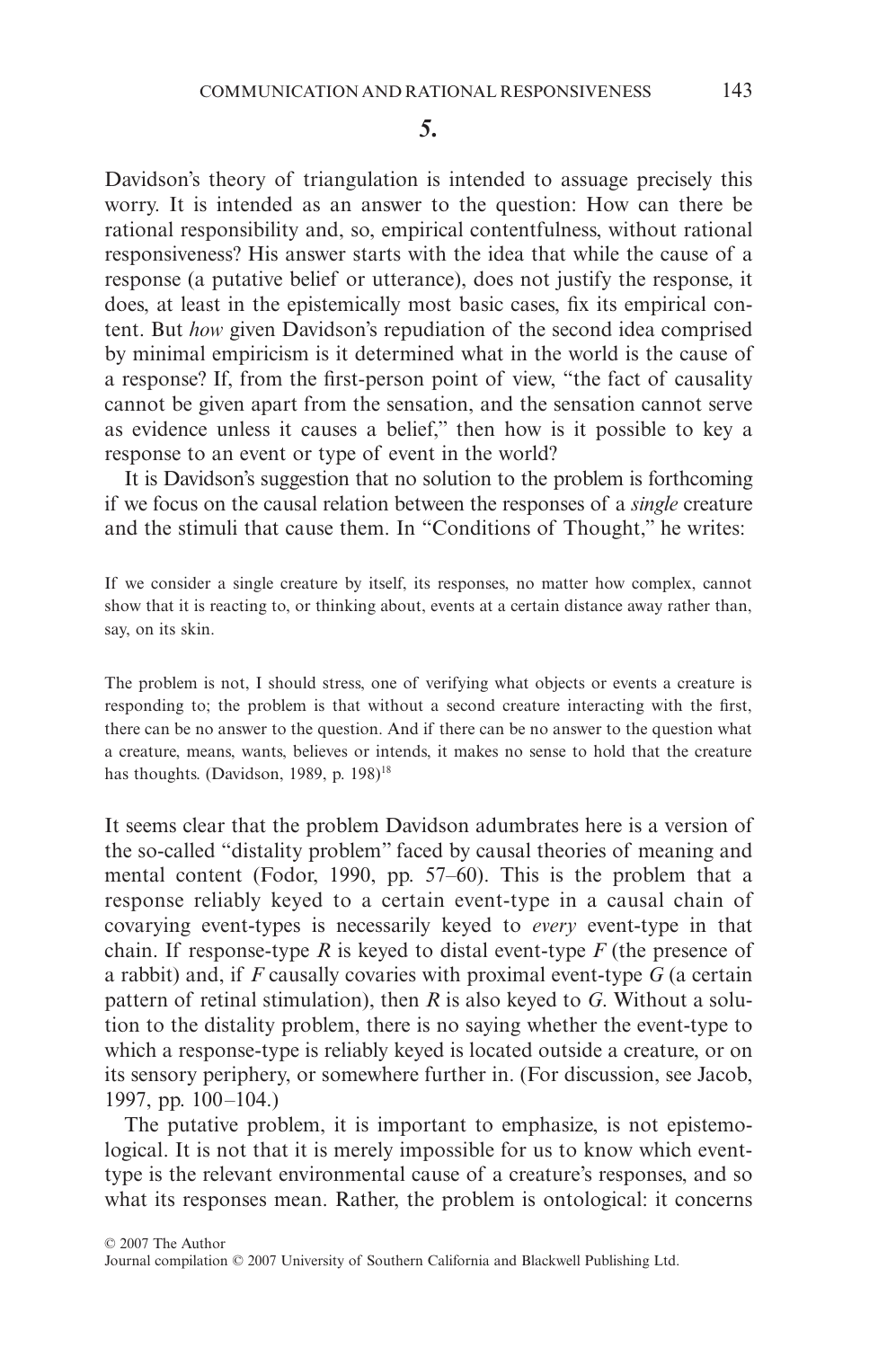whether there is such a thing as *the* relevant environmental cause. In this respect, there is an analogy – more than once noted by Davidson himself – with Saul Kripke's (1982) skeptical interpretation of the putative rulefollowing paradox. $19$ 

This is where triangulation enters the picture. It is not the observer who perceptually judges that *p* who keys her response to an event in the world, rather but another person, an *interpreter*, with whom she is in communication. Davidson's approach is premised on the idea that it is possible to, so to speak, divide the perceptual labor that remains undivided in minimal empiricism. The task of responding to the perceptible facts is delegated to the observer, while the task of assessing the correctness of her response in light of those facts is delegated to the interpreter. The interpreter, in correlating the observer's linguistic response to a perceptible event in the world with her own response, fixes the *empirical content* of the observer's response. At the same time, the possibility of failure of correlation of responses accounts for, or rather makes 'conceptual space' for, application of the concept of objectivity. What appears from the *first-person* perspective as the distinction between what is *said* and what is *so*, between what is *taken* to be the case and what *is* the case, is explained in terms of what conceptually appears from the interpreter's perspective as the potential conflict between the observer's response and her own. (For example, the observer reports that a duck is visible when the interpreter spies only a decoy.) Interpretation, however, is a two-way street: whether a party plays the role of interpreter or observer is relative to point of view.

Davidson thus repudiates the second idea comprised by minimal empiricism, the idea that when we trace the ground for an observer's perceptual belief, the last step takes us to observer's own experiences. According to Davidson's "non-individualist" approach, justification or external constraint, so to speak, lies on an axis orthogonal to the causal line between the facts and the perceptual beliefs they elicit. Whether an observer's perceptual belief is justified is something that can only be discerned from sideways on, from the point of view of the interpreter. It is in this sense that Davidson's approach is premised on the possibility of dividing the perceptual labor that remains undivided in minimal empiricism.

#### *6.*

Ignoring the details, there are two main problems with Davidson's account of how there can be rational responsibility without rational responsiveness. The first is that communication cannot be a necessary condition of the existence of empirically contentful language and thought because communication *presupposes* the existence of empirically contentful language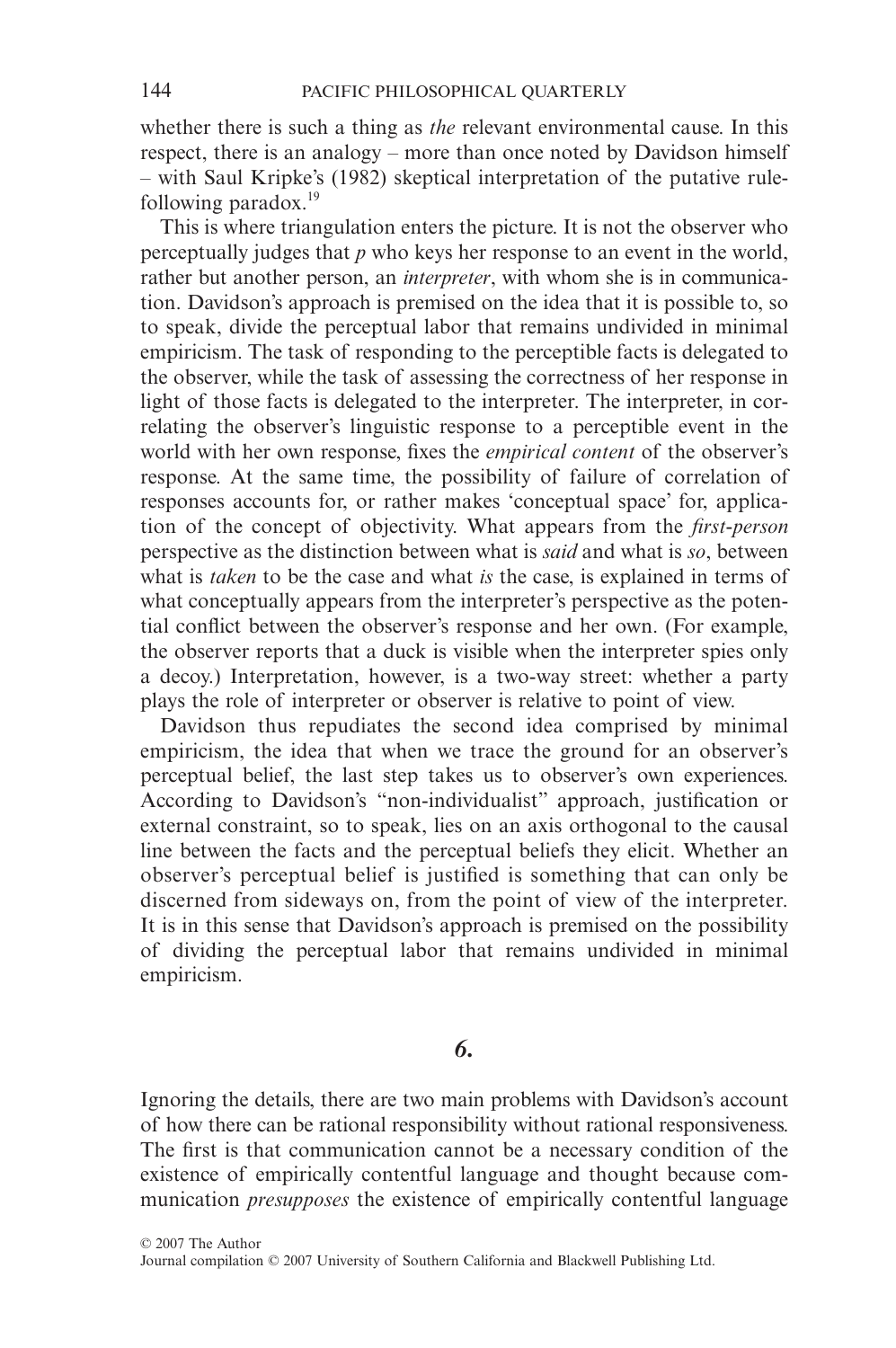and thought. Successful communication about a jointly attended state of affairs *p*, one might object, presupposes not only joint awareness of the world, but also joint awareness of meaning. So it cannot be communicative success that makes such mutual knowledge first possible. Communicative success presupposes that there are facts about what communicative partners mean by their respective words (in the contexts in which they are uttered) and, so, cannot bring those facts into existence.

The difficulty with this first blush objection, however, is its talk of *presupposition*. Communicative success, one might argue, does not presuppose joint awareness of the meaning of an utterance, it *is* that joint awareness: I utter a sentence that I understand in context to mean *p* and you understand in context that I have said that *p*. As Peacocke writes, "The utterer aims to bring about a state of joint awareness whose content involves the meaning, or, better, the intentional content of the utterance itself" (2005, p. 315). I take it that this is something Davidson himself would want to say.

The problem, however, now comes back with full vigor. For, in attempting to explain what it is for one speaker to communicate with another, we have made reference to a complex (presumably implicit) *linguistic intention* to bring about a state of *joint awareness* whose *content* involves the *meaning* of an utterance. It is hard to see that it is possible make sense of the phenomenon of successful communication without appeal to such complex linguistic intentions. But, if that is so, then communication cannot be a conceptually necessary condition of the existence of language and thought because, in the sense just explained, communication presupposes the existence of language and thought.

Indeed, reflection on the broader phenomenon of *joint attention* implicates the very notions whose possibility Davidson had intended to explain by appeal to the phenomenon. Consider Peacocke's (2005) account of full joint attention by agents *x* and *y* to a state of affairs *s*:

- (a) *x* and *y* are attending to *s*;
- (b) *x* and *y* are each aware that their attention in (a) has mutual open-ended perceptual availability; and
- (c) *x* and *y* are each aware that this whole complex state of awareness  $(a)$ –(c) exists.<sup>20</sup>

Here "mutual open-ended perceptual availability" obtains, when, according to Peacocke, "Each perceives that the other perceives that *s* obtains; and if either is occurrently aware that the other is aware that he is aware . . . [the ellipsis indicates an open-ended number of possible iterations] that *s* obtains, then the state of affairs of his being so occurrently aware is *available* to the other's occurrent awareness" (2005, p. 302).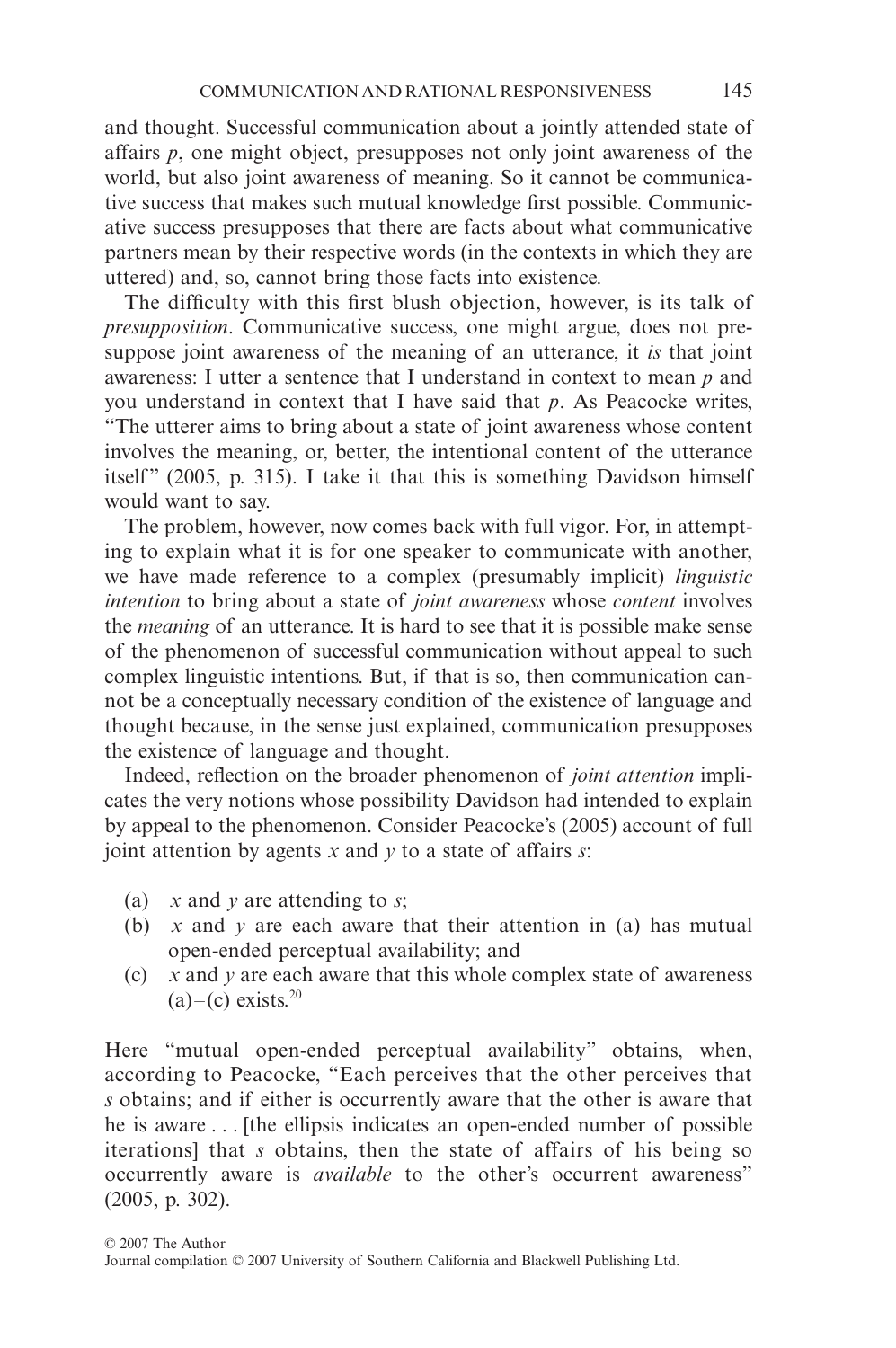Now, even if one would wish to qualify Peacocke's elegant account, what it makes clear is that full joint attention, including the full joint awareness of meaning involved in successful communication, is possible only if each participant is capable of forming higher-order beliefs about its own mental states and those of the other. But, if that is so, then triangulation cannot be a conceptually necessary condition of the existence of thought because, in the sense just explained, it presupposes the existence of thought.

## *7.*

The second problem with Davidson's answer to the question "How can there be rational responsibility and, so, empirical contentfulness, without rational responsiveness?" can be brought out by reflecting on the interpreter's supposed role in the context of triangulation. According to Davidson in "Empirical Content":

It is not the *speaker* who must perform the impossible feat of comparing his belief with reality; it is the *interpreter* who must take into account the causal interaction between world and speaker in order to find out what the speaker means, and hence what he believes. Each speaker can do no better than make his system of beliefs coherent, adjusting the system as rationally as he can as new beliefs are thrust on him. (1982/2001a, p. 174)

But how, one might ask, does the interpreter perform the feat – impossible for the observer – of comparing the observer's belief (or putative utterance expressive of belief) with reality? From the *first-person* perspective, the interpreter is in no better position than the observer when it comes to keying her own beliefs to their worldly causes. In particular, she is in no better position than the observer when it comes to determining the *causes* of her own beliefs about what the observer's utterances mean, i.e., the causes of her own beliefs about the causes of the observer's utterances. If, in general, from the first-person perspective, it is impossible, as Davidson says, to compare one's own beliefs with reality, then it is impossible for the interpreter to compare her own beliefs about what is causing the observer's utterances with reality. The problem is that an interpreter is just an observer of another observer, and an observer, on Davidson's 'non-individualist' theory of perception, is not rationally responsive to the facts to which her beliefs are rationally responsible.

Here is another way of making the point. For purposes of argument, let us say that instead of beliefs, an observer considered by herself, i.e., in notional isolation, has non-intentional *schmeliefs.*<sup>21</sup> Now, my response to Davidson is that if, as he centrally maintains, it is impossible for a putative observer to identify the causes or assess the correctness of the schmeliefs she forms, indeed, if the question of correctness cannot even arise for her schmeliefs, then bringing in another speaker can make no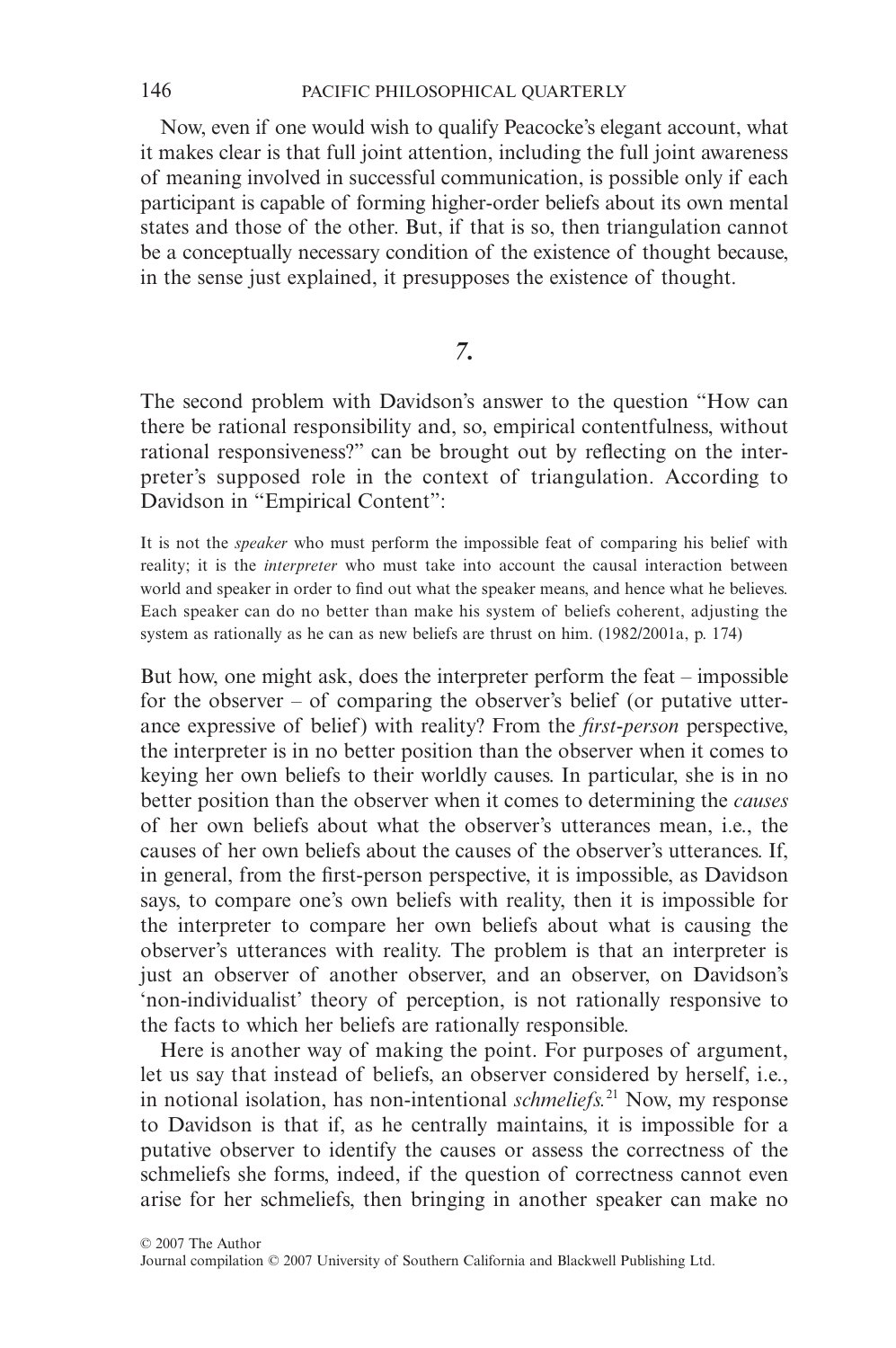improvement on her predicament. In particular, it cannot transform her schmeliefs into beliefs. For, in the scenario imagined here, other people and, in particular, their sayings and doings, are just *additional causes* of schmeliefs. The answer to the question "How can there be rational responsibility and, so, empirical contentfulness, without rational responsiveness?" is that there can't be.

If we step back now, the preceding discussion has, I think, enabled us to make the following general observation: An objective check on empirical thinking cannot first 'emerge' out of communicative interaction because communicative interaction – as opposed to mere sounding-off and gesticulating – requires that one be rationally responsive in perception to the facts to which one's interlocutors' (and one's own) empirical judgments are rationally responsible. In other words, in communicating about a shared environment, an individual *A*'s empirical judgments can intelligibly serve as a source of rational constraint on another individual *B*'s empirical thinking only provided that *B* herself is able perceptually to assess the correctness of *A*'s empirical judgments. But, if this is right, then, in general, other individuals' empirical judgments cannot be *the* source of rational constraint on B's empirical thinking. Rather, the fundamental source of rational constraint on B's empirical thinking, as McDowell rightly insists, is her own rational responsiveness to the world. If other individuals' judgments are to be a source of rational constraint on B's thinking – as they surely often are – then B must already be in rational (and not merely causal) contact with the world to which those judgments are rationally responsible.

To deny this, I would suggest, is to cling to the idea that intersubjective interaction is a magic ingredient that somehow turns what Simon Blackburn refers to as a 'wooden' picture of language into a 'full' one. According to the wooden picture, "the only fact of the matter is that in certain situations people use words, perhaps with various feelings like 'that fits', and so on. . . . But just because of this, it seems to make no room for the idea that in using their words they are expressing judgments" (1981, p. 183). The problem with the idea that intersubjective interaction can somehow turn a wooden picture of language into a full one, as Blackburn duly notes, is that "a lot of wooden persons with propensities to make noises is just more of whatever one of them is."22

A related point to be made in ending this section concerns the claim that it is the possibility of disagreement in responses in the context of triangulation that creates 'conceptual space' for the application of the concept of error and, so, for rational constraint on perceptual judgment.<sup>23</sup> The problem with this claim is that mere failure of expected correlation of responses is not indicative of *error* unless the responses are tokens of a response-type with a certain intentional content. Mere deviation in 'wooden,' non-intentionally characterized reactions, after all, would not indicate more than that there are different propensities to make noises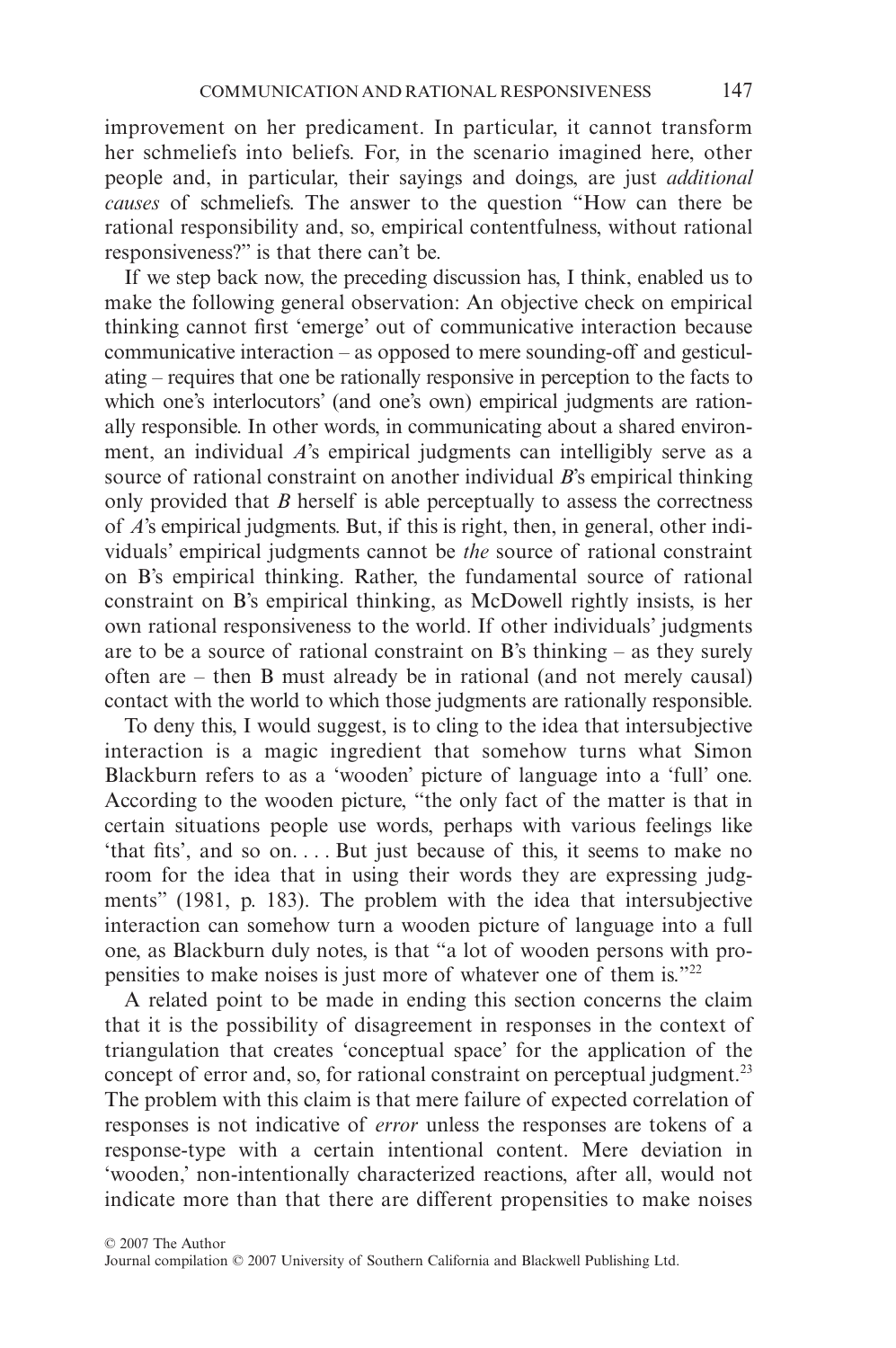at work. But, then, the criterion of error is clearly not failure of correlation in *intersubjective* responses, but rather straightforward failure of correlation between an individual tokening of a response-type and the event-type it represents. So the presence of a second creature with which it is possible to triangulate seems irrelevant. (For a similar objection, see Bridges, forthcoming.)

#### *8.*

According to Brandom, only on McDowell's 'individualist' assumption that the one whose judgment is justified must be the *same* one who can appeal to the external constraint in justifying it is it correct to conclude that "When we trace the ground for an empirical judgment, the last step takes us to experiences" (Brandom, 1998, pp. 373–374). In attempting to deflect the charge of individualism Brandom brings against minimal empiricism,<sup>24</sup> McDowell writes: "A rational animal could not have acquired the conceptual capacities in whose possession its rationality consists except by being initiated into a social practice. But as I see things, the capacities transform their possessor into an individual who can achieve standings in the space of entitlements by her own efforts" (McDowell, 2002, pp. 104–105). However, it was precisely the idea that an individual can achieve such standings *by her own efforts*, the second idea comprised by minimal empiricism, that invited Brandom's charge of individualism. What the foregoing discussion has shown is that the charge of individualism, in the sense in which Brandom is using the term, is one to which McDowell should plead guilty. The individualist orientation of minimal empiricism is a feature, not a bug. (What is more, it is a feature has the merit of being defensible apart from McDowell's controversial characterization of experience in *Mind and World* as "an actualization of conceptual capacities in sensory consciousness itself.") Indeed, I have suggested that, if successful communication is in fact possible, then there can be no cogent repudiation of the second idea comprised by minimal empiricism. This becomes only clearer when we turn to examine Brandom's own defense of the communication thesis in *Making It Explicit.*

#### *9.*

In Chapter 8 of *Making It Explicit*, Brandom attempts to show that the objective, representational character of language and thought can only be explained in terms of the social or communicative dimension of linguistic practice. This, of course, is the crucial second premise in the argument for the communication thesis. According to Brandom, the representational

Journal compilation © 2007 University of Southern California and Blackwell Publishing Ltd.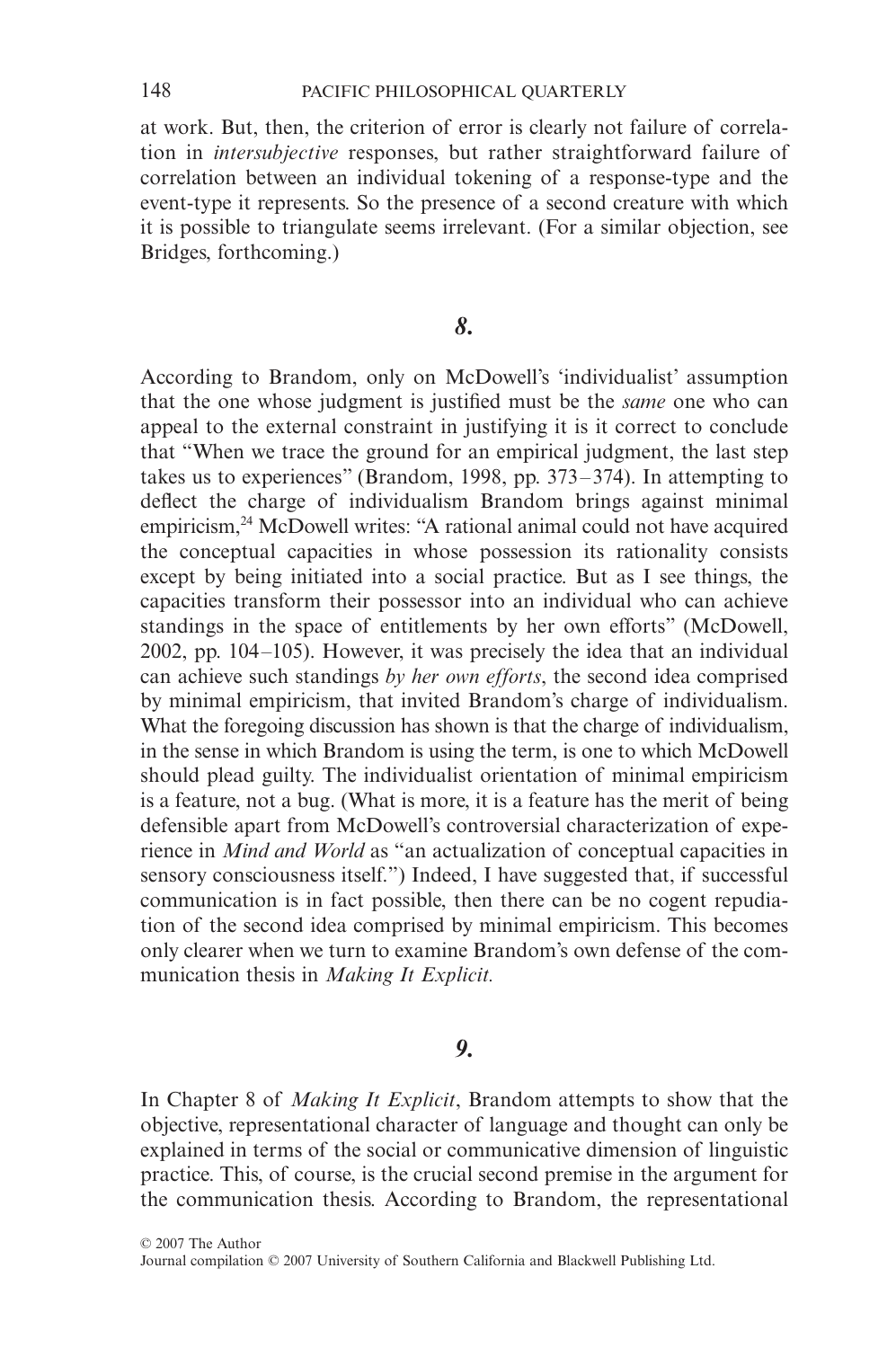dimension of propositional content arises out of the difference in perspective between producers and consumers of claims in what Wilfrid Sellars called "the game of giving and asking for reasons." Brandom explains this difference in terms of an interpretation of the distinction between *de dicto* and *de re* attributions of beliefs. An attribution in the *de dicto* style, according to Brandom, specifies the content of the attributed belief from the perspective of the *target* of attribution, the one who makes a claim, who produces a reason. It specifies the content in a way that the target herself would be prepared to acknowledge. (Tiny Tim believes *that* Santa Claus is kissing his mother <attributee's perspective>.) Hence this style of attribution is that appropriate to psychological explanation. An attribution in the *de re* style, by contrast, specifies the content from the perspective of the one who attributes the belief, who assesses the claim, who consumes the reason. (Tiny Tim believes *of* his father that he is kissing his mother <attributer's perspective>.)

What follows from the assertion of a claim, from the expression of a belief, clearly depends upon what other claims or beliefs serve as collateral premises in the inference. In ascertaining what follows from a claim, a speaker or 'deontic scorekeeper,' to use Brandom's vocabulary, has a choice to make: she can either assess its consequences from her own doxastic perspective or from that of the speaker to whom the claim is attributed. In the *de dicto* mode of attribution, she assesses the claim's consequences against the backdrop of claims that she *attributes* to the other speaker. In the *de re* mode of attribution, by contrast, she assesses the claim's consequences against the backdrop of claims that she herself would endorse or acknowledge as correct.<sup>25</sup>

*De dicto* and *de re* attributions thus "specify the single conceptual content of a single belief in two different ways, from two different perspectives, in two different contexts of auxiliary commitments" (Brandom, 2002, p. 102). If Mary believes (*de dicto*) *that* the mysterious stranger stole the silver candlesticks and, if the mysterious stranger unbeknownst to Mary is none other than Detective Shade in disguise, then Mary believes (*de re*) *of* Detective Shade that he stole the silver candlesticks. If, unlike Mary, I know that the mysterious stranger is none other than Detective Shade, then, unlike Mary, I also know that she believes of Detective Shade that he stole the silver candlesticks, that she is unwittingly committed to the truth of that claim. This example illustrates how the inferential significance of a claim varies with doxastic perspective.

### *10.*

Brandom's leading idea in this context is that what appears from the *firstperson* perspective as the distinction or potential gap between what is *said*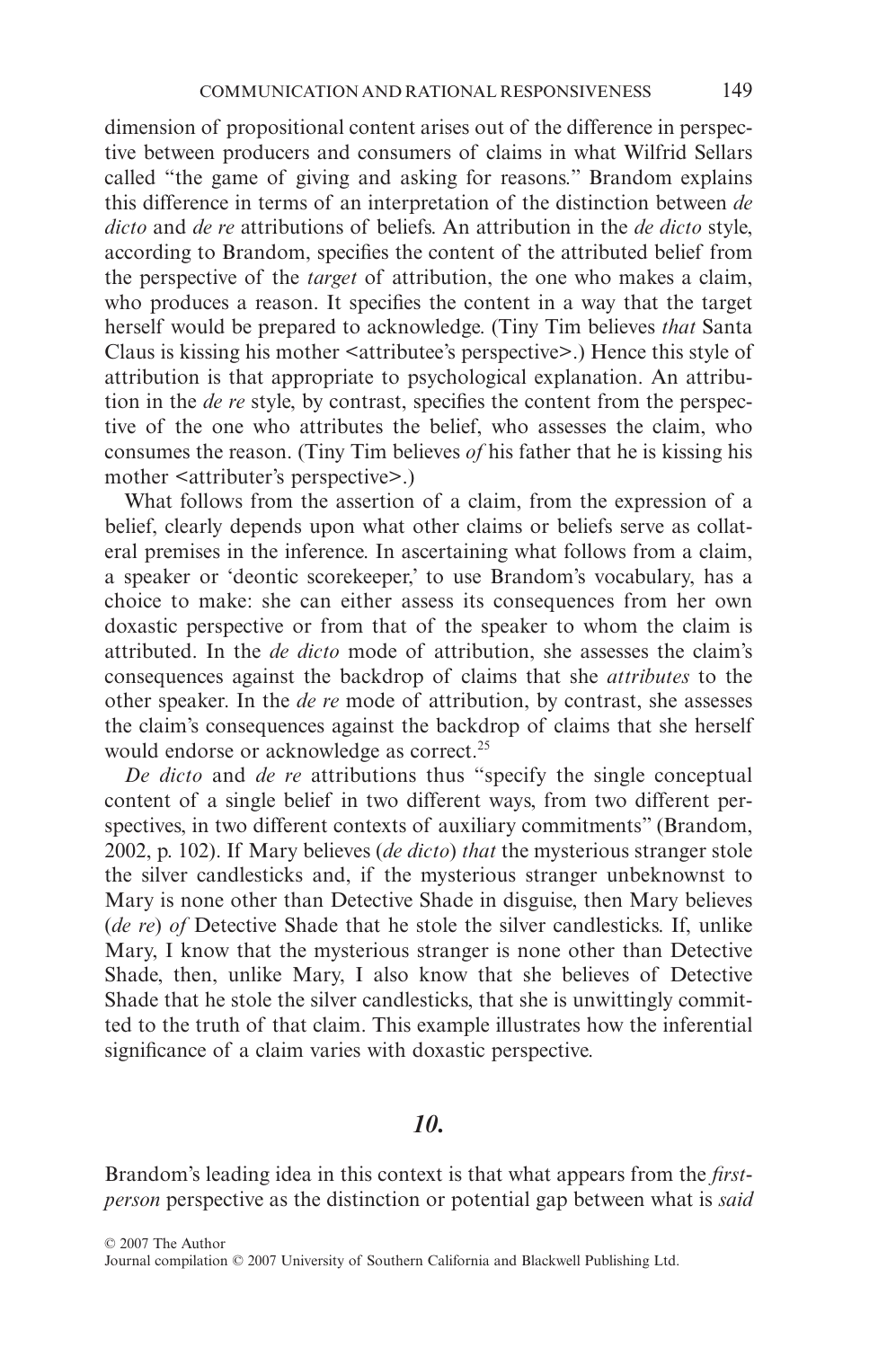and what is *so*, between what is *taken* to be the case and what *is* the case, is to be explained in terms of what appears from the *third-person* perspective as the distinction between a speaker's merely attributing commitment to a claim to another speaker and actually endorsing or undertaking commitment to that claim herself. "From the point of view of each scorekeeper, there is for every other interlocutor a distinction between what commitments that individual acknowledges and what that individual is really committed to . . . But how this line is drawn in particular varies from scorekeeper to scorekeeper" (1994, p. 597). Hence, on Brandom's account, the possibility of error, returning to the first-person perspective, is grasped as the possibility of withholding endorsement of a claim that one attributes to another speaker.<sup>26</sup> It follows that "there is no pattern of [linguistic] moves a *single* individual might make that would confer propositional contents with objective truth conditions on her utterances" (1994, p. 158), since it is only in the *social* context of the game of giving and asking for reasons that the concept of error and, so, the distinction between what is subjectively *taken* to be so and what objectively is so, finds application. This is Brandom's case for the crucial second premise in the argument for the communication thesis.

#### *11.*

The most obvious problem with Brandom's case for the second premise is that he provides no reason to think that the objective-subjective distinction can only be explained in *inter*subjective terms, i.e. in terms of attributions of beliefs to *other* speakers. That is, he does not show that linguistic communication is actually a *necessary* condition of grasping that distinction. Indeed, the distinction seems clearly to have (at least) two familiar and fundamental *intra*subjective applications. Consider, first, self-knowledge about one's past beliefs. Assume that I once believed (*de dicto*) *that* a certain mysterious stranger stole a pair of silver candlesticks. Also assume that I now not only know that the claim I made was false, but that the mysterious stranger was none other than Detective Shade in disguise. It follows that I now know that I once believed (*de re*) *of* Detective Shade that he stole the silver candlesticks. The *dictum* to which I was then committed and, so, retrospectively attribute to my past self, is one that I now no longer endorse by virtue of beliefs I have since acquired about the *res* in question, i.e., Detective Shade.

Another intrasubjective application of the objective-subjective distinction is familiar from everyday reasoning and hypothesis mongering. Suppose I am in the library and think the thought that *Behemoth can wait for his walk until I have finished working here*. In mentally testing this hypothesis, I reflect on past instances in which I kept the dog waiting at

<sup>© 2007</sup> The Author

Journal compilation © 2007 University of Southern California and Blackwell Publishing Ltd.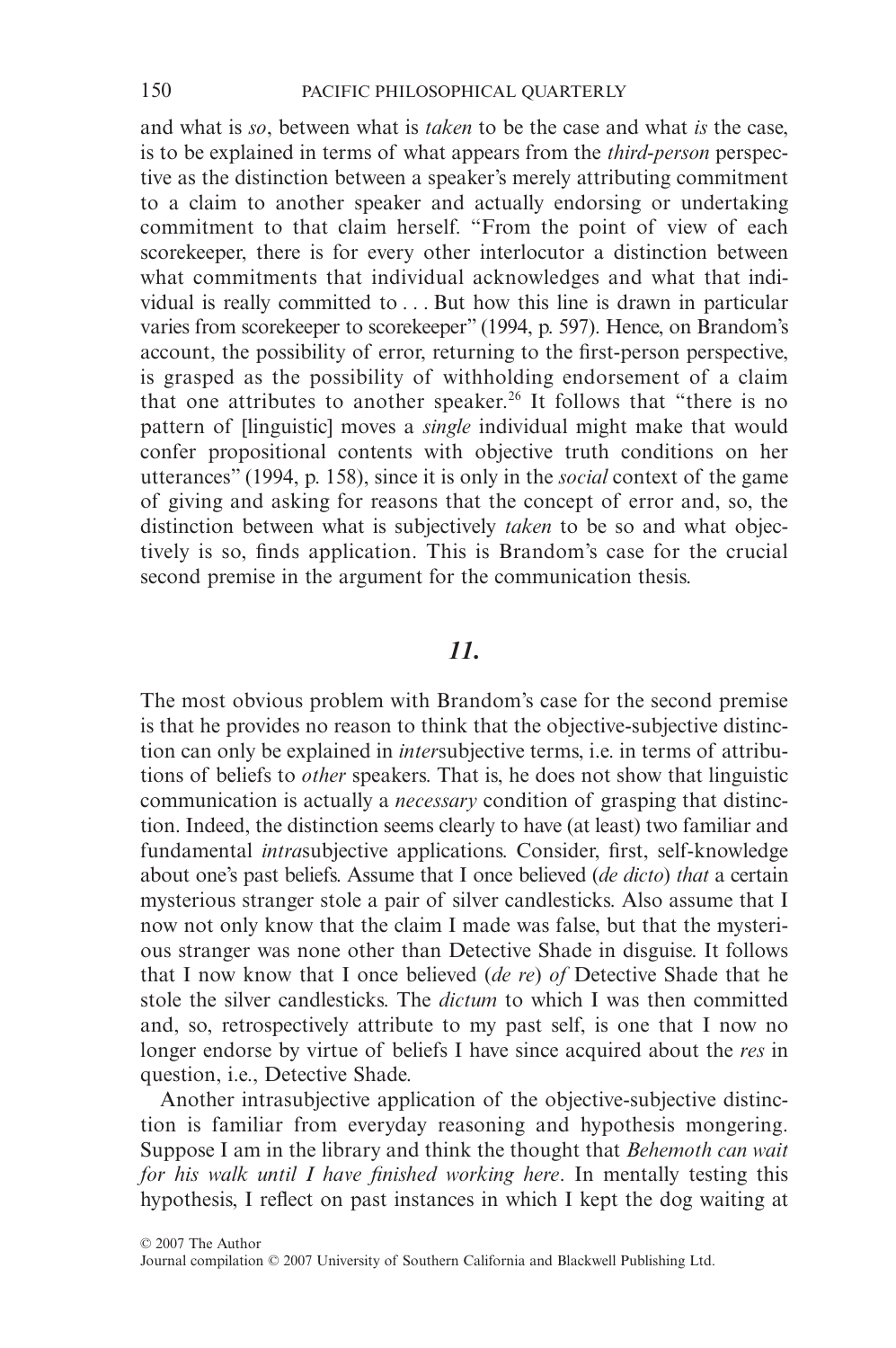home for his walk and recall unpleasant counterexamples on the carpet by the door. Recognizing my thought as the product of wishful thinking – and, so, in Brandom's terms, withholding endorsement from it – I hurry home.

Brandom provides no reason to suppose that either familiar intrasubjective application of the distinction between attributing or countenancing a claim and actually endorsing it is *derived* from its intersubjective use. But in order to motivate the crucial second premise in the communication thesis, he needs to show that such intrasubjective applications are in fact parasitic on their intersubjective applications. That is, he needs to block the availability of such a 'naïve' response as that made here.

#### *12.*

Part of what it means to say that thought has an objective, representational character, that thought is as it were transparent to the world, is that when one addresses oneself to the first-person, present-tense question "Do I believe that *p*?" the deliberation in which one engages involves the same sorts of considerations as would be involved in addressing oneself to the corresponding question about the *world*, i.e., "Is it the case that  $p$ ?" Knowing one's own mind in the case of one's beliefs requires that one be able to *make up* one's mind and, in order to make up one's mind, one appeals, as Moran (2001) puts it, to "one's sense of the best reasons."27 But, in appealing to one's sense of the best reasons, one appeals not to the *psychological* fact that one believes that *p*, but rather to the putative fact that *p* itself, a fact whose obtaining one thinks of as independent of one's belief. One would not be rational were one to approach the question of what one believes from the third-person, attributional perspective of the intentional interpreter, of one engaged in psychological explanation. ("I may not know what I think until I see what I say," E. M. Forster once quipped, but my relation to what I say and, so, to what I think is not that of a detached observer.) From the first-person perspective, one asks of oneself not the *attributional* question "What *do* I believe?," but the *deliberative* question "What *am* I to believe?"

"Any representational state," Moran writes, has "a dual aspect, one under which it is treated as transparent to the world in a certain way, another under which it makes a contribution to the behavior of the agent. Naturally, these different interests in belief are not restricted to the firstand third-person uses, respectively" (2001, p. 130). The point I wish to make now, in closing, is that recognition of the dual aspect of belief  $-$  of its objective side facing the world and its subjective side facing the agent – is in fact integral to the first-person stance, to the reflective consciousness of a rational agent. In what follows, I argue that the fact that the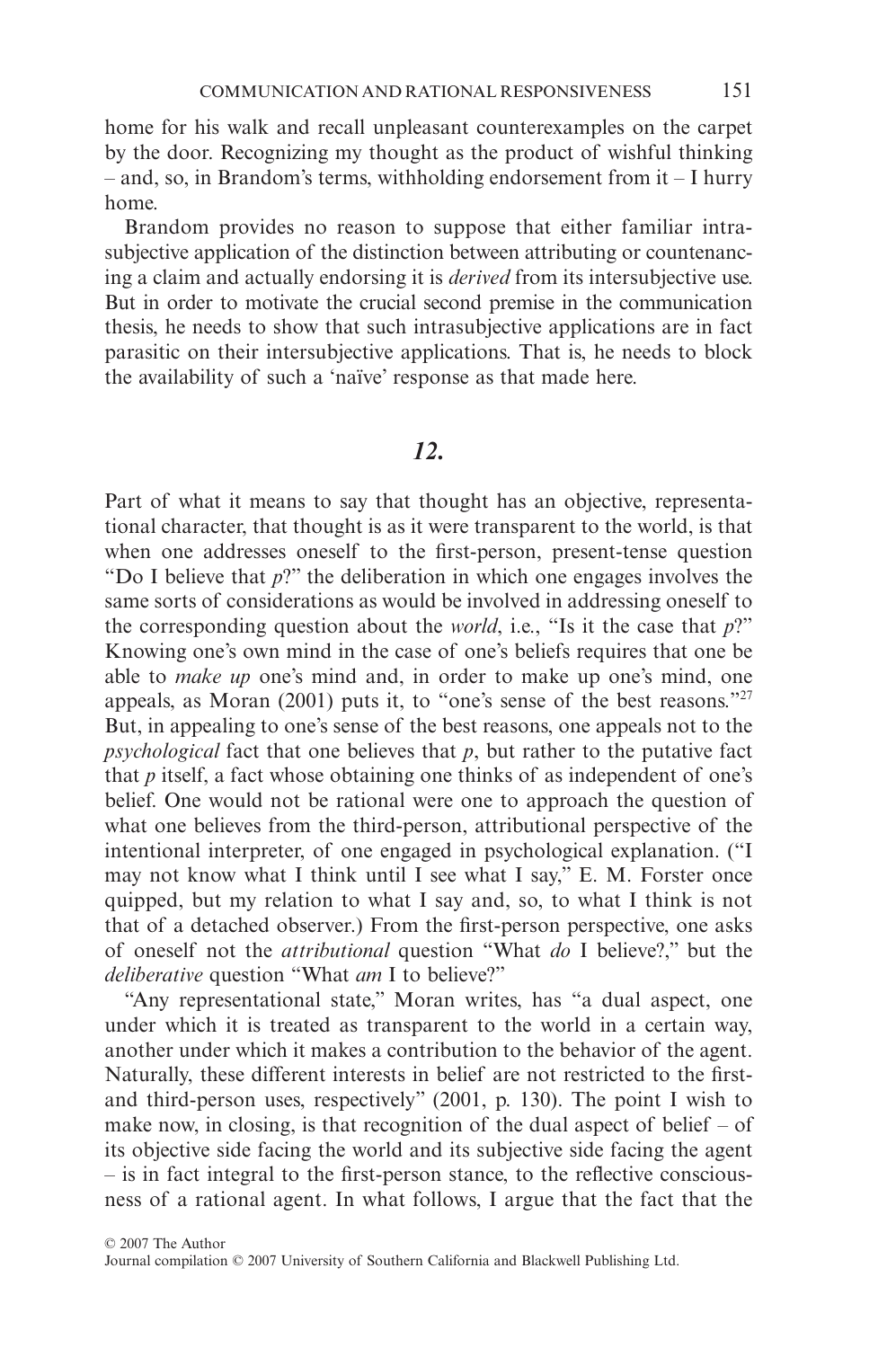second, subjective aspect of belief is not and, for a rational agent, *cannot* be restricted to its third-person use obviates Brandom's approach to the problem of objectivity.

It is a familiar observation that the presumption of rationality (or the 'principle of charity' as it is sometimes called) is a constitutive part of the practice of engaging in third-person psychological explanation. Indeed, as Davidson and Dennett both emphasize, the presumption that a person is by and large rational and the presumption that she has identifiable propositional attitudes by appeal to which it is possible to explain her actions are one and the same. An intentional interpreter attempts to make *rational sense* of the agent's actions, and when the agent's actions make no rational sense, when they cease to be intelligible *qua actions*, they cannot straightforwardly be interpreted in intentional terms.<sup>28</sup>

Now, as I have already mentioned, one would not be rational were one to approach the question of what one believes from the third-person, attributional perspective of the intentional interpreter. A rational agent's belief, Moran writes:

is not *for him* a psychological datum that could even in principle justify his behavior purely in its role as a psychological state. . . . On the other hand, a rationalizing interpreter *will* take that behavior to be rationalized by the belief, whether it is true or false. The interpreter can afford to treat the belief as a psychological datum and go on from there to use it in a rationalizing explanation. The agent himself does not have this option, and . . . he would not be rational if he did. And rationalizing interpretation, of all things, must seek to preserve the assumption of the subject's rationality. So the interpreter's stance and its success presuppose the stance of the reasoning agent; and further, they presuppose that belief is treated *differently* from within the two stances. (2001, p. 129)

The final point I wish to make now is that the interpreter's presumption of rationality *also* comprises the presumption that the reasoning agent, in critical reflection, recognizes that her beliefs are rationally responsible to an independent world for their truth, and so may fail to conform to it. Moran writes that "Beliefs 'aim at truth' and do not enter into . . . reasoning in a way that brackets the question of their truth" (2001, p. 130). While it is no doubt right that it is *what* is believed, the putative fact that *p*, and not one's *belief* that *p* that plays a role in first-person reasoning, a rational agent nonetheless recognizes that the *outcome* of her reasoning is something that may fail in particular cases to conform with the world. Moran makes much of the fact that, from the first-person perspective, a question of the form "Do I believe there will be a third world war?" and a question of the form "Will there be a third world war?" are equivalent in the deliberative demands they respectively make.<sup>29</sup> In both cases, one looks to the world, to the same outward circumstances, for an answer. But one would not be rational were one to fail to recognize a distinction between the two kinds of questions and their answers, that is, between *justification* by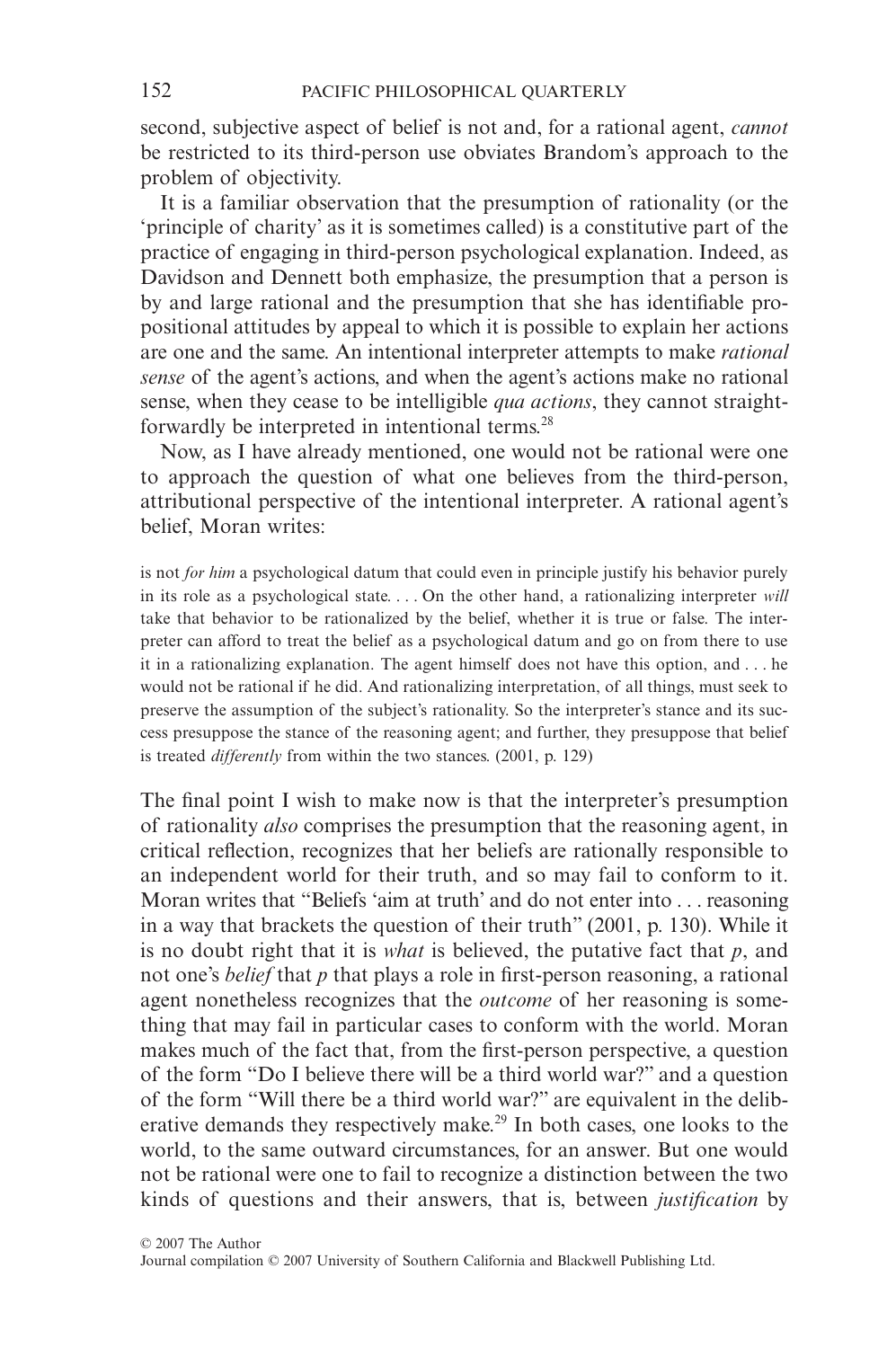one's own lights and *truth*. A rational agent recognizes – if not explicitly in her reasoning – that though the question "Do I believe that *p*?" and the question "Is it the case that *p*?" have, for her, the same assertibility conditions, they have different truth conditions. (Hence, she recognizes that her capacity correctly to answer a question of the form "Is it the case that *p*?" is unreliable in a way that her capacity to answer a question of the form "Do I believe that *p*?" is not.) If this is right, then the interpreter's presumption of rationality comprises the presumption that the reasoning agent recognizes the *subjective* aspect of belief in her deliberations. The interpreter's third-person stance and its success presuppose that the distinction between merely believing that *p* and its really being the case that *p* is a distinction made from *within* the first-person stance of the reasoning agent. Contrary to Brandom, in order to possess the concept of objectivity it is not necessary to engage in the practice of interpersonal reasoning because possession of the concept is independently integral to the practice of intrapersonal reasoning.<sup>30</sup>

Department of Philosophy Loyola University New Orleans

#### **NOTES**

Broadly speaking, the notion of idiolect is that of language as spoken by an individual speaker. As Richard Heck (forthcoming A) writes: "An idiolect . . . belongs to a single individual, in the sense that one's idiolect reflects one's own linguistic capabilities and, in this sense, is fully determined by facts about oneself." The notion of sociolect, by contrast, is that of language as historically common to a group of speakers. Examples include English, Russian, and Turkish. In between these two main competing notions of language there is presumably room for a variety of notions of shared language with a lower-profile than that of sociolect, e.g. that of a regional dialect or a lingo used in a corporation or club. Hence, it is possible for one to be committed to the primacy of some notion of shared language whose spatial, temporal, and demographic boundaries are more precisely specifiable than that of sociolect. Thanks to Richard Heck for helpful discussion of this point.

<sup>2</sup> This version of the debate, I should note, presumes the existence of both idiolects and sociolects *qua* objects of philosophical inquiry. For skepticism about the existence of sociolects, see Chomsky, 2000. For views that attribute theoretical primacy to the notion of sociolect, see Dummett, 1978, 1991, 1993, and Wiggins, 1997.

<sup>3</sup> Many of Davidson's articles written in defense of this view have been collected in Davidson, 2001a. Page references for the following papers will be to that volume: "Empirical Content" (1982), "A Coherence Theory of Truth and Knowledge" (1983), "Epistemology Externalized" (1990), "Three Varieties of Knowledge" (1991), "The Second Person" (1992), and "The Emergence of Thought" (1997).

<sup>4</sup> See "A Nice Derangement of Epitaphs" (1986) and "The Social Aspect of Language" (1994), recently reprinted in Davidson, 2005.

 $5$  For recent defense of the view that the notion of common language does not play a role in explaining communicative success, see Heck forthcoming A.

© 2007 The Author

Journal compilation © 2007 University of Southern California and Blackwell Publishing Ltd.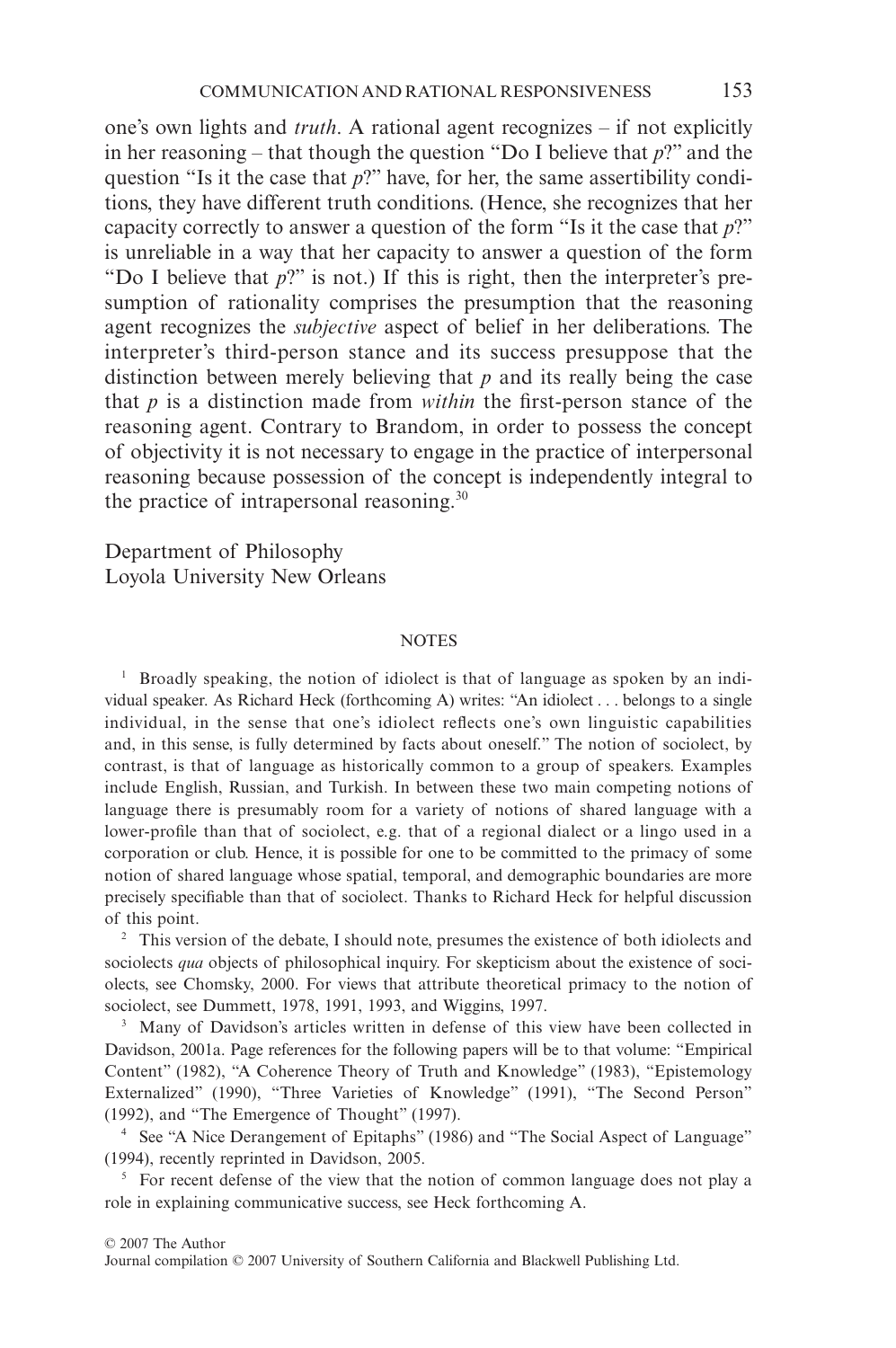<sup>6</sup> Indeed, Davidson denies that there are any semantic norms. See Bilgrami, 1992; Davidson, 1993, 1994/2005; and Wikforss, 1999.

7 According to Brandom, Davidson only provides the *form* of the argument. "Turning it into an actual argument," a central undertaking in *Making It Explicit*, "requires filling in various notions of content, of objective representational correctness of content, of practical acknowledgement of the significance of the assessments of correctness of content, and so on" (Brandom, 1994, p. 153).

8 It is the idea of using a deontological vocabulary of *commitments* and *entitlements* to classify linguistic behavior under what (on pain of explanatory circularity) is supposed to be non*-*intentional description, in particular, that I think is problematic. The reason is that it is only *qua* rational agent – a being with beliefs, desires, and other intentional attitudes – that a person has commitments and entitlements. Indeed, it is only under intentional description that what a person does can intelligibly be classified either as in keeping with or in violation of a commitment and, so, as correct or incorrect. "[M]aking a mistake," as Davidson writes, "must be doing something with the *intention* of achieving a result that is not forthcoming" (1980, p. 46, my emphasis). Similarly, Kant's point in identifying the intentional or rational, as opposed to causal, order with "the realm of freedom" is that it is only *qua* rational agent that a person is intelligibly subject to norms. If this is right, if our capacity for normative understanding gets its grip on linguistic behavior only under intentional description, then there simply is no deontological *via media* between employment of a purely "physicalistic or other naturalistic vocabulary" and employment of an "intentional vocabulary with semantic locutions" to provide a theoretical characterization of the relation between meaning and use. At any rate, it is hard to see in the first place how 'pragmatic' talk of *attributing* commitments and entitlements to *claims* – or of *treating* or *taking* a *speaker* to be committed or entitled to a claim – could conceivably be classified as non-intentional.

9 Jason Bridges (forthcoming) acknowledges the Kantian flavor of Davidson's argument in calling its conclusion 'transcendental externalism.'

<sup>10</sup> Davidson states: "my view differs from what a lot of people say, i.e., it certainly differs from Burge's idea, and it differs from Dummett's. They both think that what a speaker means by his words depends very heavily on how the community uses those words, whether the speaker knows what that is or not. I think it's a lot of foolishness, because it has nothing to do with success in communication. If you don't speak the way the community does and someone figures that out, then you can communicate all day long" (Glüer, 1995, p. 81).

 $11$  Burge writes: "Language is social in that interaction with other persons is psychologically necessary to learn language. Some philosophers have made the further claim that there is some conceptually necessary relation between learning or having a language and being in a community. I do not accept this view. I assume only that it is a psychologically important fact that we cannot learn language alone" (1989, p. 175).

<sup>12</sup> Also see "Real Patterns" in Dennett, 1998.

 $13$  I might also add to this list of preliminary remarks that empirical evidence available from developmental psychology, linguistics, cognitive science, and cognitive ethology casts serious doubt on the *a priori* story Davidson and Brandom tell about the relation between communication, language, and thought. For a review of relevant findings, see Tomasello, 1999; Tomasello, 2003; Tomasello *et al*., 2005; and Eilan *et al*., 2005.

 $14$  Brandom refers to the idea that perceptual judgment must be conceived as rationally constrained by the perceptible facts as the 'rational-constraint constraint' on theories of perception (1996, p. 245). I might note that the requirement, so characterized, seems hardly a *constraint*. It is not as though responsibility to how things stand in the perceptible environment were a merely optional part of the concept of perception or perceptual belief. A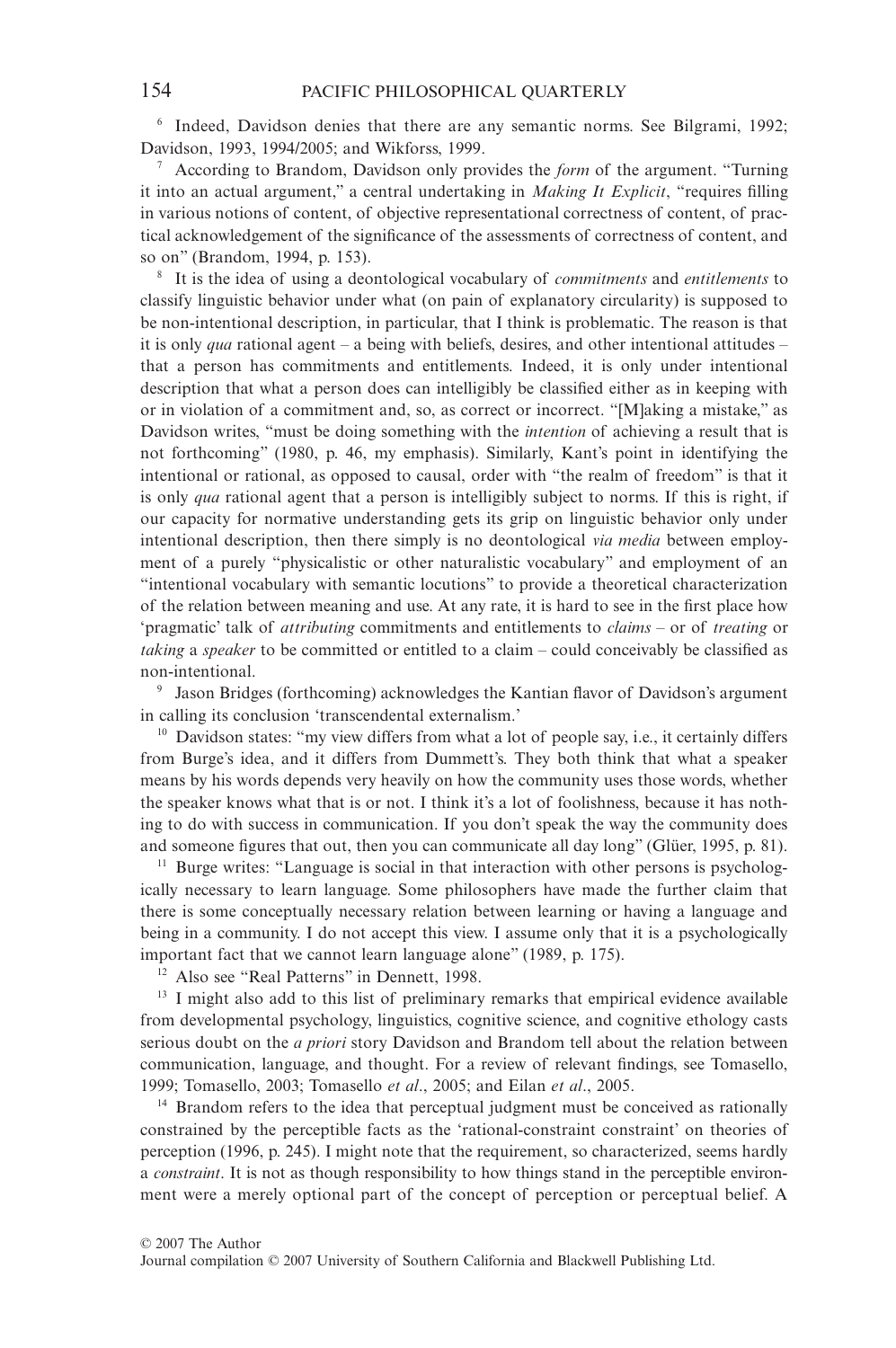theory of perception that somehow managed to contravene the rational-constraint constraint would hardly deserve to be called a theory of *perception*.

<sup>15</sup> The distinction between what I am calling 'rational responsibility' and 'rational responsiveness' is not explicit in *Mind and World*, but I think it is in keeping with McDowell's discussions of minimal empiricism there and elsewhere. It also helps to clarify what is at issue between McDowell, Brandom, and Davidson.

<sup>16</sup> It is important to emphasize that McDowell – like Davidson and Brandom – would restrict the realm or 'logical space' of rational responsibility to the realm of *conceptual* representational contents, and this will be assumed throughout in discussion below. I think that with this (quite strong) restriction in place, minimal empiricism is indeed, as McDowell claims, indisputable. However, I do not see that there is any necessary connection between rational responsibility and rational responsiveness if it is permissible to extend the realm of the former so as also to encompass *nonconceptual* representational contents. See Peacocke, 1998; Heck, 2000; and Heck, forthcoming B.

<sup>17</sup> For Davidson, as for Quine, observation sentences play a special role in both the philosophy of language and epistemology: they are *first* in the order of language acquisition – learning the use of the simplest observation sentences is prior to learning the use of all other sentences – and *last* in the order of justification. As Davidson writes, "there is a perfectly good sense in which certain perceptual sentences are for me epistemically prior: they are an entering wedge into language, and perceptual sentences generally are what connect empirical thought and talk to the world" (Kotatko *et al*., 2001, p. 291). It is thus fundamental that Davidson be able to show that rejection of the second idea comprised by minimal empiricism does not lead to rejection of or inability to render intelligible the first.

<sup>18</sup> For a similar version of this argument, see Davidson, 1999. One response here is that Davidson curiously ignores Darwin. That is, insofar as the putative challenge of determining the relevant content-determining cause of a creature's reactions is formulated using such biological-functional notions as *animal, stimulation, response, sensory surface*, etc., there is an answer forthcoming from evolutionary biology (an answer, moreover, that obviates all need to bring in a second creature). Indeed, bio- or teleosemantics is premised on this very idea (Millikan, 1993, 2004). It is also worth noting in this connection that it is an essentially Darwinian solution that Quine ultimately provides to the epistemological problem of how ostensive learning and radical interpretation are possible. The harmony of human intersubjective responses of perceptual similarity, Quine suggests, "is caused by neither interaction nor anatomical homologies. It is preestablished by *natural selection*, which has favorably slanted the inductive expectations of our forebears down the ages by molding their innate standards of perceptual similarity to mesh with environmental trends. Thus it is that translators and experimenters can blithely ply their distal trades and no questions asked" (Quine, 1999, p. 75, my emphasis). For relevant externalist considerations involving the notion of natural selection, see Burge, 1986.

As Ruth Millikan would likely point out, the real culprit here is Davidson's assumption that, in the epistemically most basic sorts of cases, utterances and beliefs are about what *typically* causes them. (See Appendix B "What Has Natural Information to Do with Intentional Representation?" in Millikan, 2000.) The problem is that the assumption focuses on the conditions and physical mechanisms of representation *production*. By contrast, Millikan's teleosemantical approach focuses on the biological mechanisms of representation *consumption*. In particular, her approach focuses on what correspondences must be assumed to obtain between representational vehicles of a certain type and the environment if consumer systems are to fulfill their proper biological function. What determines the relevant cause of a creature's responses – and, so, its intentional content – cannot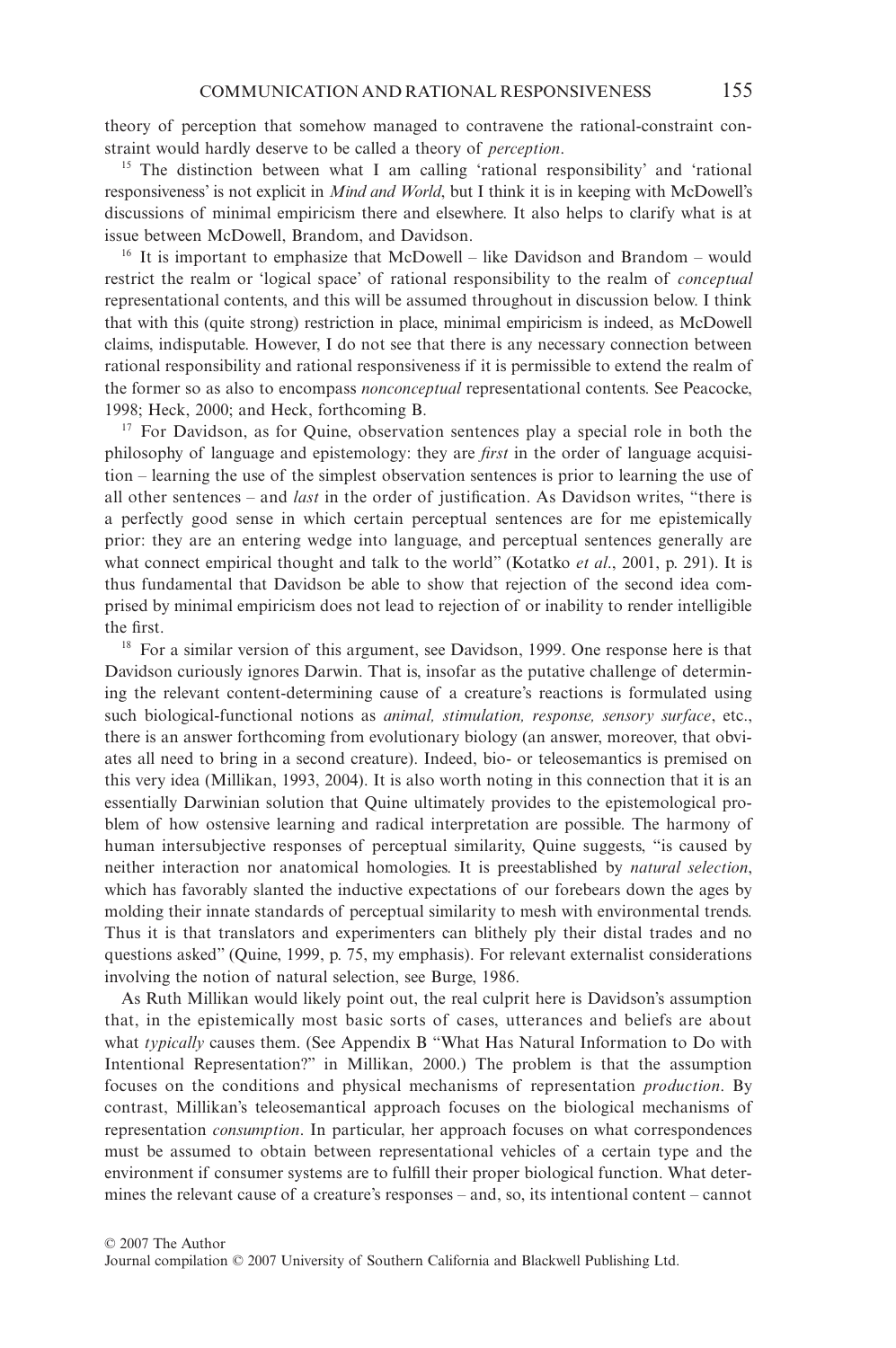be settled on the basis of the creature's occurrent properties and dispositions considered quite apart from their phylogenesis, i.e. the evolutionary mechanisms responsible for their present existence. Thus, as Quine suggests in passage quoted above, it is natural selection and not *interaction* between creatures that solves Davidson's distality problem. In closing this long note, I would also remark that were Davidson actually to formulate the problem in purely physicalistic terms – thereby prescinding from all use of biological-functional notions – it would genuinely have no answer.

<sup>19</sup> See Davidson, 1992/2001a, pp. 111–117 and Davidson, 1991/2001a, p. 209.

<sup>20</sup> Peacocke, 2005, pp. 307–308. What distinguishes *full* joint attention from mere joint attention is expressed in condition (b). In full joint attention, not only does the state of joint attention have mutual open-ended perceptual availability to  $x$  and  $y$ , but they are also both *aware* that it does. In paradigmatic cases of successful communication, it seems clear that full joint attention to the meaning of an utterance is involved. So it is full joint attention that Davidson must be claiming is a necessary condition of the existence of language and thought.

<sup>21</sup> Brandom (1995) uses 'belief<sup>\*</sup>' to refer to proto- or quasi-intentional mental states attributable to non-linguistic animals on the basis of their reliable differential responsive dispositions. I am using 'schmelief' here in a similar way.

 $22$  I should mention that I think Blackburn (1981) is simply wrong on exegetical grounds to attribute such a picture of language to the later Wittgenstein and that what Blackburn refers to as 'publicity,' i.e., communal agreement, plays no such magical role in Wittgenstein's thinking about meaning and understanding. Although the point requires careful elaboration, I would suggest that, for the later Wittgenstein, the concept of intersubjective agreement is no more fundamental than that of judgment itself. See Diamond, 1989 and Minar, 1991.

<sup>23</sup> See, e.g. "The Emergence of Thought" (1997), reprinted in Davidson, 2001a, and "What Thought Requires" (2001), reprinted in Davidson, 2004.

 $24$  By 'individualism' in this context Brandom intends not semantic internalism, but simply the repudiation of the idea that language and thought are socially constituted in the specific manner suggested by the communication thesis.

<sup>25</sup> One important implication of this is that certain substitutions of singular terms in the claim may be warranted from the perspective of the one attributing the claim, but not from the perspective of the one to whom the claim is attributed.

<sup>26</sup> Objectivity is thus reconstrued, as Brandom says in one of the better-known passages from the book, "as consisting in a kind of perspectival *form*, rather than in a nonperspectival or cross-perspectival *content*. What is shared by all discursive perspectives is *that* there is a difference between what is objectively correct in the way of concept application and what is merely taken to be so, not *what* it is – the structure, not the content" (1994, p. 600).

<sup>27</sup> David Finkelstein has questioned to what extent Moran's transparency-based model of self-knowledge can plausibly be extended beyond the case of belief. See the postscript "Deliberation and Transparency" to Finkelstein, 2003.

<sup>28</sup> See "Making Sense of Ourselves" and "When Frogs (and Others) Make Mistakes" in Dennett 1987.

<sup>29</sup> The example is from Evans, 1982, p. 225.

<sup>30</sup> For helpful comments on early versions of this paper, I would like to thank Bill Bracken, Justin Bridges, Dan Dahlstrom, Juliet Floyd, Aaron Garrett, Larry Hardesty, Richard Heck, Dasha Polzik, David Wiggins, and an audience at UC Riverside in November 2005. I am also grateful to Aidan Gray and Rachel Goodman for lively discussions of Davidson.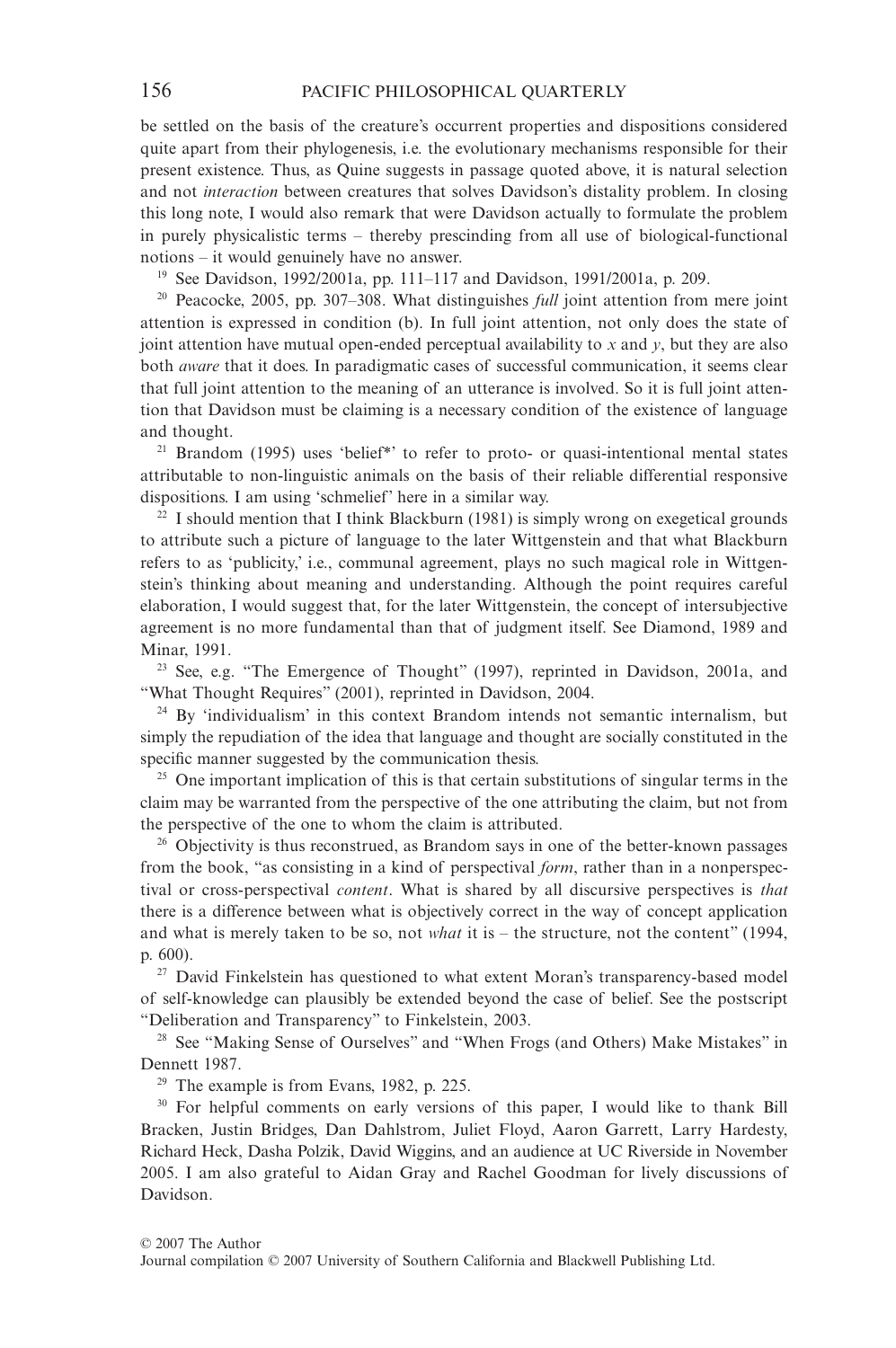#### **REFERENCES**

Bilgrami, A. (1992). *Belief and Meaning*. Oxford: Blackwell.

- Blackburn, S. (1981). "Rule-following and Moral Realism," in S. Holtzman and C. Leich (eds.) *Wittgenstein: To Follow a Rule*. London: Routledge and Kegan Paul.
- Brandom, R. (1994). *Making It Explicit*. Cambridge, MA: Harvard University Press.
- Brandom, R. (1995). "Knowledge and the Social Articulation of the Space of Reasons," *Philosophy and Phenomenological Research* 55, pp. 895–908.
- Brandom, R. (1996). "Perception and Rational Constraint: McDowell's *Mind and World*," in E. Villanueva (ed.) *Perception*. Atascadero, CA: Ridgeview.
- Brandom, R. (1998). "Perception and Rational Constraint," *Philosophy and Phenomenological Research* 58, pp. 369–374.
- Brandom, R. (2002). *Tales of the Mighty Dead: Historical Essays in the Metaphysics of Intentionality*. Cambridge, MA: Harvard University Press.
- Brewer, B. (1999). *Perception and Reason*. Oxford: Oxford University Press.
- Bridges, J. (forthcoming). "Davidson's Transcendental Externalism," *Philosophy and Phenomenological Research*.
- Burge, T. (1986). "Individualism and Psychology," *The Philosophical Review* 95, pp. 3–45.
- Burge, T. (1989). "Wherein is Language Social?," in A. George (ed.) *Reflections on Chomsky*. Oxford: Blackwell.
- Campbell, J. (2002). *Reference and Consciousness*. Oxford: Oxford University Press.
- Child, W. (1994). *Causality, Interpretation, and the Mind*. Oxford: Oxford University Press.
- Chomsky, N. (2000). *New Horizons in the Study of Language and Mind*. Cambridge: Cambridge University Press.
- Davidson, D. (1980). "Agency," in *Essays on Actions and Events*. Oxford: Oxford University Press.
- Davidson, D. (1989). "Conditions of Thought," in J. Brandl and W. Gombocs (eds.) *The Mind of Donald Davidson*. Amsterdam: Rodopi.
- Davidson, D. (1993). "Reply to Akeel Bilgrami," in R. Stoecker (ed.) *Reflecting Davidson*. Berlin: Walter de Gruyter & Co.
- Davidson, D. (1999). "Interpretation: Hard in Theory, Easy in Practice," in Mario De Caro (ed.) *Interpretations and Causes: New Perspectives on Donald Davidson's Philosophy*. Netherlands: Kluwer Academic Publishers.
- Davidson, D. (1982/2001a). "Empirical Content," in *Subjective, Intersubjective, Objective*. Oxford: Oxford University Press.
- Davidson, D. (1983/2001a). "A Coherence Theory of Truth and Knowledge," in *Subjective, Intersubjective, Objective*. Oxford: Oxford University Press.
- Davidson, D. (1990/2001a). "Epistemology Externalized," in *Subjective, Intersubjective, Objective*. Oxford: Oxford University Press.
- Davidson, D. (1991/2001a). "Three Varieties of Knowledge," in *Subjective, Intersubjective, Objective*. Oxford: Oxford University Press.
- Davidson, D. (1992/2001a). "The Second Person," in *Subjective, Intersubjective, Objective*. Oxford: Oxford University Press.
- Davidson, D. (1997/2001a). "The Emergence of Thought," in *Subjective, Intersubjective, Objective*. Oxford: Oxford University Press.
- Davidson, D. (2001b). "Externalisms," in P. Kotatko, P. Pagin, and G. Segal (eds.) *Interpreting Davidson*. Stanford: CSLI Publications.
- Davidson, D. (2001/2004). "What Thought Requires," in *Problems of Rationality*. Oxford: Oxford University Press.
- Davidson, D. (1986/2005). "A Nice Derangement of Epitaphs," in *Truth, Language, and History*. Oxford: Oxford University Press.

© 2007 The Author

Journal compilation © 2007 University of Southern California and Blackwell Publishing Ltd.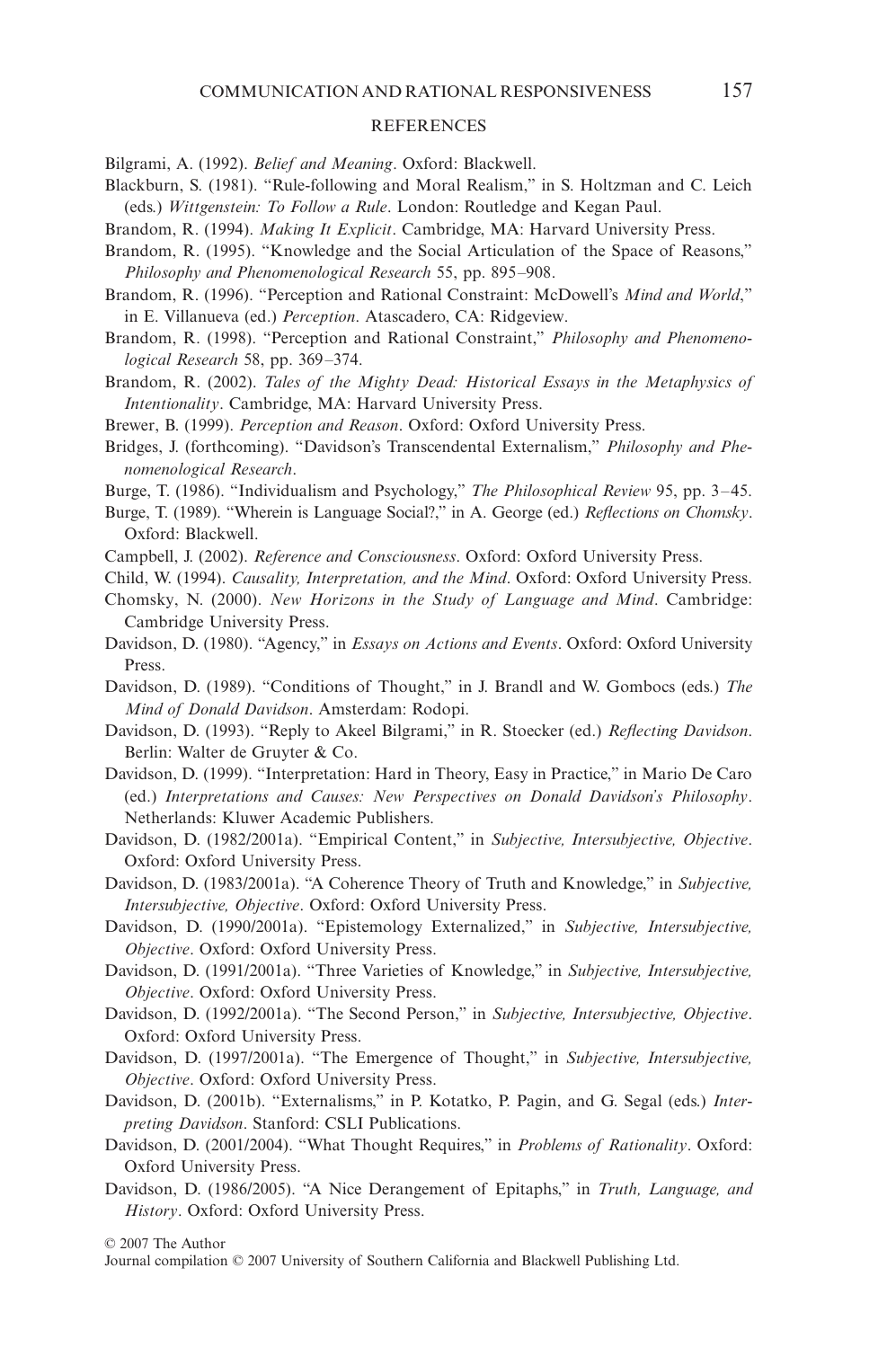- Davidson, D. (1994/2005). "The Social Aspect of Language," in *Truth, Language, and History*. Oxford: Oxford University Press.
- Dennett, D. (1987). "Reflections: Real Patterns, Deeper Facts, and Empty Questions," in *The Intentional Stance*. Cambridge, MA: MIT Press.
- Dennett, D. (1998). *Brainchildren*. Cambridge, MA: MIT Press.
- Diamond, C. (1989). "Rules: Looking in the Right Place," in D. Z. Philips and P. Winch (eds.) *Wittgenstein: Attention to Particulars*. New York: St. Martin's Press.
- Dummett, D. (1978). "The Social Character of Meaning," in *Truth and Other Enigmas*. Cambridge, MA: Harvard University Press.
- Dummett, D. (1991). *The Logical Basis of Metaphysics*. Cambridge, MA: Harvard University Press.
- Dummett, D. (1993). "Language and Communication," in *The Seas of Language*. Oxford: Clarendon Press.
- Eilan, N., Hoerl, C., McCormack, T., and Roestler, J. (eds.) (2005). *Joint Attention: Communication and Other Minds*. Oxford: Oxford University Press.
- Evans, G. (1982). *The Varieties of Reference*. Oxford: Oxford University Press.
- Finkelstein, D. (2003). *Expression and the Inner*. Cambridge, MA: Harvard University Press.
- Fodor, J. (1990). *A Theory of Content and Other Essays*. Cambridge, MA: MIT Press.
- Fodor, J. and LePore, E. (1992). *Holism: A Shopper's Guide*. Cambridge, MA: MIT Press.
- Glüer, K. (1995). "Relations and Transitions: An Interview with Donald Davidson," *dialectica* 49, pp. 75–86.
- Heck, R. (2000). "Nonconceptual Content and the 'Space of Reasons'," *The Philosophical Review* 109, pp. 483–523.
- Heck, R. (forthcoming A). "Idiolects," to appear in a volume for Robert Stalnaker edited by A. Byrne and J. Thomson.
- Heck, R. (forthcoming B). "Are There Different Kinds of Content?"
- Jacob, P. (1997). *What Minds Can Do*. Cambridge: Cambridge University Press.
- Kotatko, P., Pagin, P., and Segal, G. (2001). *Interpreting Davidson*. Stanford: CSLI.
- Kripke, S. (1982). *Wittgenstein on Rules and Private Language*. Cambridge, MA: Harvard University Press.
- Malle, B., Moses, L., and Baldwin, D. (2001). *Intentions and Intentionality: Foundations of Social Cognition*. Cambridge, MA: MIT Press.
- McDowell, J. (1994). *Mind and World*. Cambridge, MA: Harvard University Press.
- McDowell, J. (1996). "Précis of *Mind and World*," in E. Villanueva (ed.) *Perception*. Atascadero, CA: Ridgeview.
- McDowell, J. (2002). "Knowledge and the Internal Revisited," *Philosophy and Phenomenological Research* 64, pp. 97–105.
- Millikan, R. (1993). *White Queen Psychology and Other Essays for Alice*. Cambridge, MA: MIT Press.
- Millikan, R. (2000). *On Clear and Confused Ideas*. Cambridge: Cambridge University Press.
- Millikan, R. (2004). *Varieties of Meaning*. Cambridge, MA: MIT Press.
- Minar, E. (1991). "Wittgenstein and the 'Contingency' of Community," *Pacific Philosophical Quarterly* 72, pp. 203–234.

Moran, R. (2001). *Authority and Estrangement: An Essay on Self-Knowledge*. Princeton: Princeton University Press.

- Peacocke, C. (1998). "Nonconceptual Content Defended," *Philosophy and Phenomenological Research* 58, pp. 381–388.
- Peacocke, C. (2005). "Joint Attention: Its Nature, Reflexivity, and Relation to Common

© 2007 The Author

Journal compilation © 2007 University of Southern California and Blackwell Publishing Ltd.